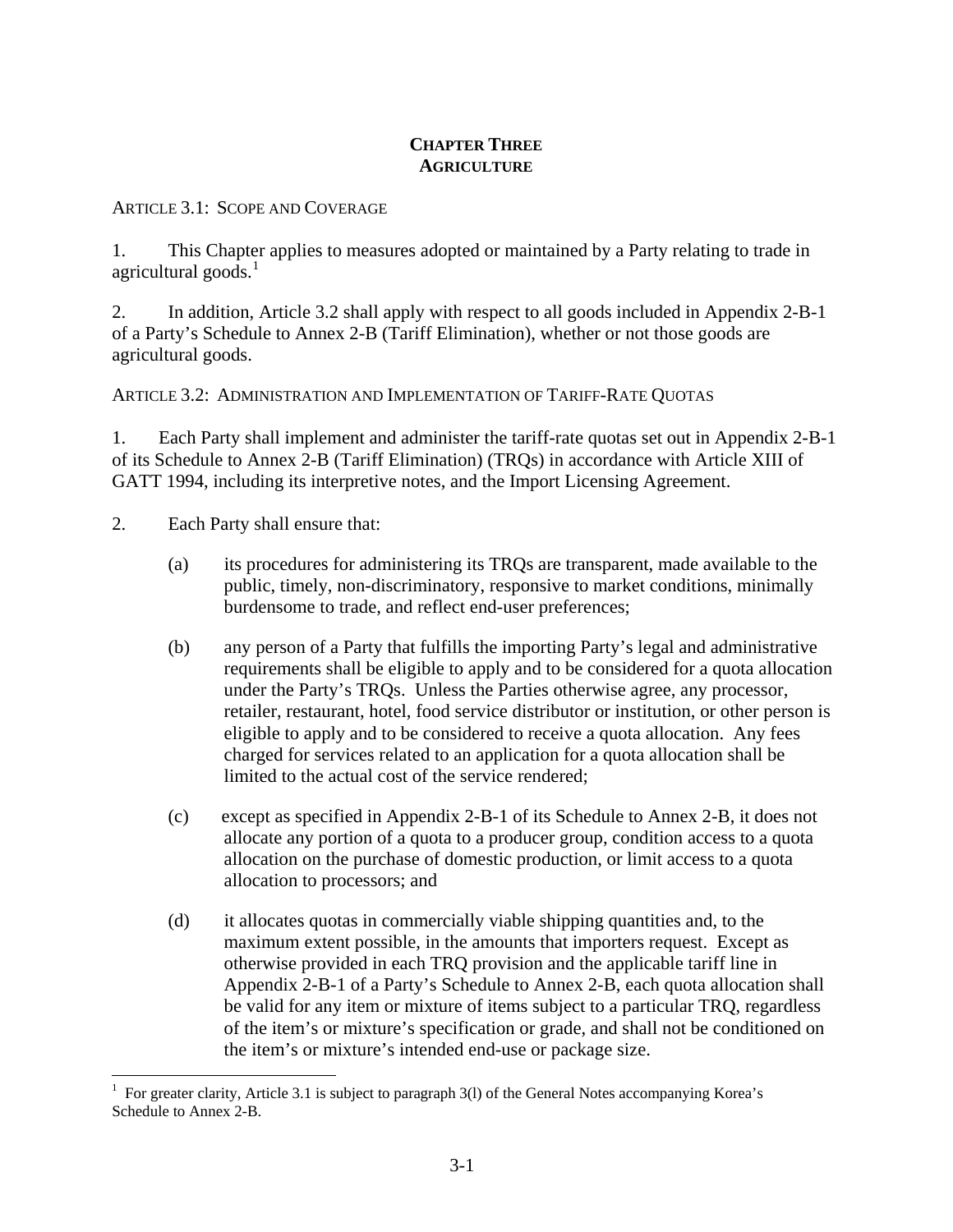3. Each Party shall identify the entities responsible for administering its TRQs.

4. Each Party shall make every effort to administer its TRQs in a manner that allows importers to fully utilize quota quantities.

5. Neither Party may condition application for, or utilization of, quota allocations under a TRQ on the re-export of a good.

6. On the written request of either Party, the Parties shall consult regarding a Party's administration of its TRQs.

7. Except as otherwise provided in Appendix 2-B-1 of its Schedule to Annex 2-B, each Party shall make the entire quota quantity established in that Appendix available to quota applicants beginning on the date the Agreement enters into force during the first year, and on the first business day of each year thereafter. Over the course of each year, the importing Party's administering authority shall publish, in a timely fashion on its designated publicly available Internet site, utilization rates and remaining available quantities for each TRQ.

## ARTICLE 3.3: AGRICULTURAL SAFEGUARD MEASURES

1. Notwithstanding Article 2.3 (Elimination of Customs Duties), a Party may apply a measure in the form of a higher import duty on an originating agricultural good listed in that Party's Schedule to Annex 3-A, consistent with paragraphs 2 through 8 if the aggregate volume of imports of that good in any year exceeds a trigger level as set out in its Schedule to Annex 3-A (trigger level).

2. The duty under paragraph 1 shall not exceed the lesser of the prevailing most-favorednation (MFN) applied rate, or the MFN applied rate of duty in effect on the day immediately preceding the date this Agreement enters into force, or the tariff rate set out in its Schedule to Annex 3-A.

3. The duties each Party applies under paragraph 1 shall be set according to its Schedule to Annex 3-A.

4. Neither Party may apply or maintain an agricultural safeguard measure under this Article and at the same time apply or maintain, with respect to the same good:

- (a) a safeguard measure under Chapter Ten (Trade Remedies); or
- (b) a measure under Article XIX of GATT 1994 and the Safeguards Agreement.

5. A Party shall implement any agricultural safeguard measure in a transparent manner. Within 60 days after imposing an agricultural safeguard measure, the Party applying the measure shall notify the other Party in writing and provide the other Party with relevant data concerning the measure. On the written request of the exporting Party, the Parties shall consult regarding application of the measure.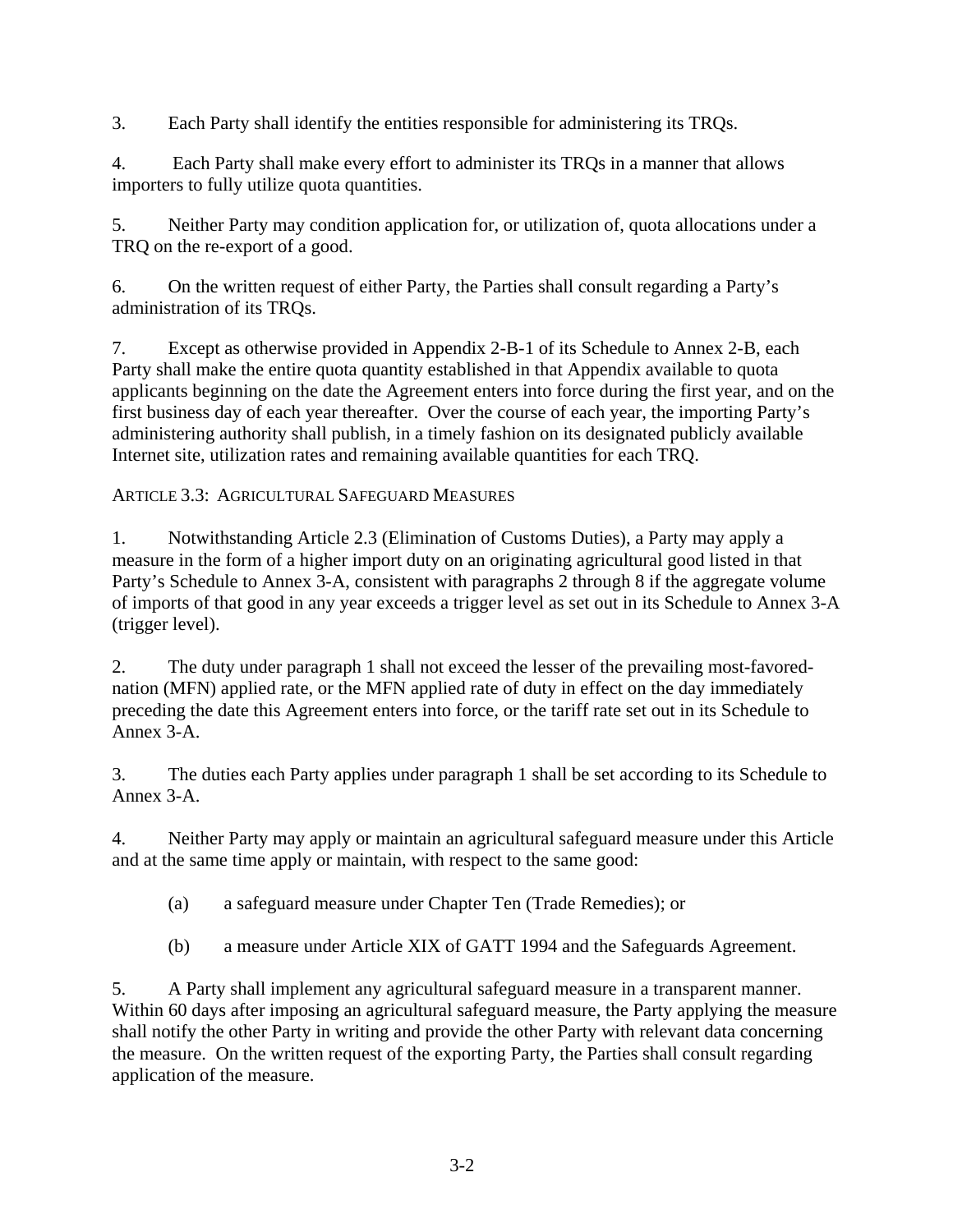6. The Joint Committee or the Committee on Agricultural Trade established under Article 3.4 may review and discuss the implementation and operation of this Article.

7. Neither Party may apply or maintain an agricultural safeguard measure on an originating agricultural good:

- (a) if the period specified in the agricultural safeguard provisions of the Party's Schedule to Annex 3-A has expired; or
- (b) if the measure increases the in-quota duty on a good subject to a TRQ set out in Appendix 2-B-1 of its Schedule to Annex 2-B.

8. Originating agricultural goods from either Party shall not be subject to any duties applied pursuant to any agricultural safeguard measure taken under the Agriculture Agreement.

ARTICLE 3.4: COMMITTEE ON AGRICULTURAL TRADE

1. Not later than 90 days after the date this Agreement enters into force, the Parties shall establish a Committee on Agricultural Trade, comprising representatives of each Party.

- 2. The Committee shall provide a forum for:
	- (a) monitoring and promoting cooperation on the implementation and administration of this Chapter;
	- (b) consulting on matters related to this Chapter in coordination with other committees, subcommittees, working groups, or other bodies established under this Agreement; and
	- (c) undertaking any additional work that the Joint Committee may assign.

3. The Committee shall meet at least once a year unless the Parties otherwise agree. Meetings of the Committee shall be chaired by the representatives of the Party hosting the meeting.

ARTICLE 3.5: DEFINITIONS

For purposes of this Chapter:

**Agriculture Agreement** means the *Agreement on Agriculture,* contained in Annex 1A to the WTO Agreement; and

**agricultural goods** means those goods referred to in Article 2 of the Agriculture Agreement.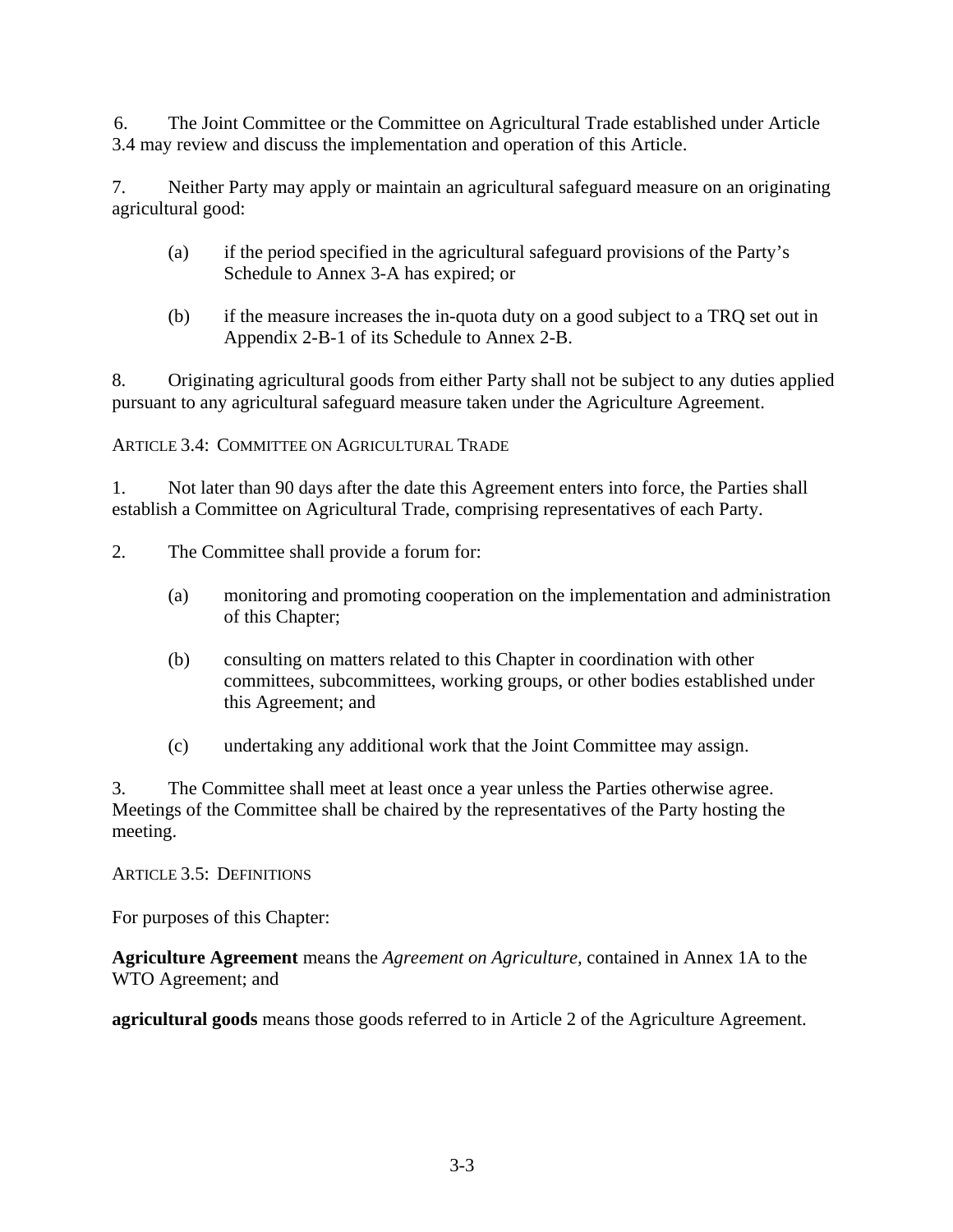### **ANNEX 3-A AGRICULTURAL SAFEGUARD MEASURES**

#### **Schedule of Korea**

### *Subject Goods, Trigger Levels, and Maximum Duties*

1. This Annex sets out those originating goods that may be subject to agricultural safeguard measures under Article 3.3, the trigger levels for applying such measures, and the maximum duty that may be applied each year for each such good.

2. For greater clarity, no agricultural safeguard measure may be applied or maintained after the date the safeguard duties set out below are zero.

3. Any originating good listed in subparagraph  $(f)$ ,  $(g)$ ,  $(h)$ ,  $(n)$ ,  $(o)$ ,  $(p)$ ,  $(q)$ ,  $(r)$ ,  $(t)$ ,  $(u)$ ,  $(v)$ , (w), or (cc) entering Korea in a quantity eligible for duty-free treatment as specified in each subparagraph shall enter duty free on a first-come, first-served basis, regardless of whether the safeguard duty is applied to a quantity above the safeguard duty trigger level.

(a) For **beef** as covered below:

Coverage: Fresh, chilled, and frozen beef muscle meats - HSK provisions 0201.10.0000, 0201.20.0000, 0201.30.0000, 0202.10.0000, 0202.20.0000, 0202.30.0000

| Year                          |         |         |         |         |         |         |
|-------------------------------|---------|---------|---------|---------|---------|---------|
| Trigger Level<br>(MT)         | 270,000 | 276,000 | 282,000 | 288,000 | 294,000 | 300,000 |
| <b>Safeguard Duty</b><br>(% ) | 40.0    | 40.0    | 40.0    | 40.0    | 40.0    | 30.0    |

| Year                             |         |         |         | 10      |         |         |
|----------------------------------|---------|---------|---------|---------|---------|---------|
| Trigger Level<br>(MT)            | 306,000 | 312,000 | 318,000 | 324,000 | 330,000 | 336,000 |
| <b>Safeguard Duty</b><br>$(\% )$ | 30.0    | 30.0    | 30.0    | 30.0    | 24.0    | 24.0    |

| Year                                   |         | 14      |         |     |
|----------------------------------------|---------|---------|---------|-----|
| Trigger Level<br>(MT)                  | 342,000 | 348,000 | 354,000 | N/A |
| <b>Safeguard Duty</b><br>$\frac{1}{2}$ | 24.0    | 24.0    | 24.0    |     |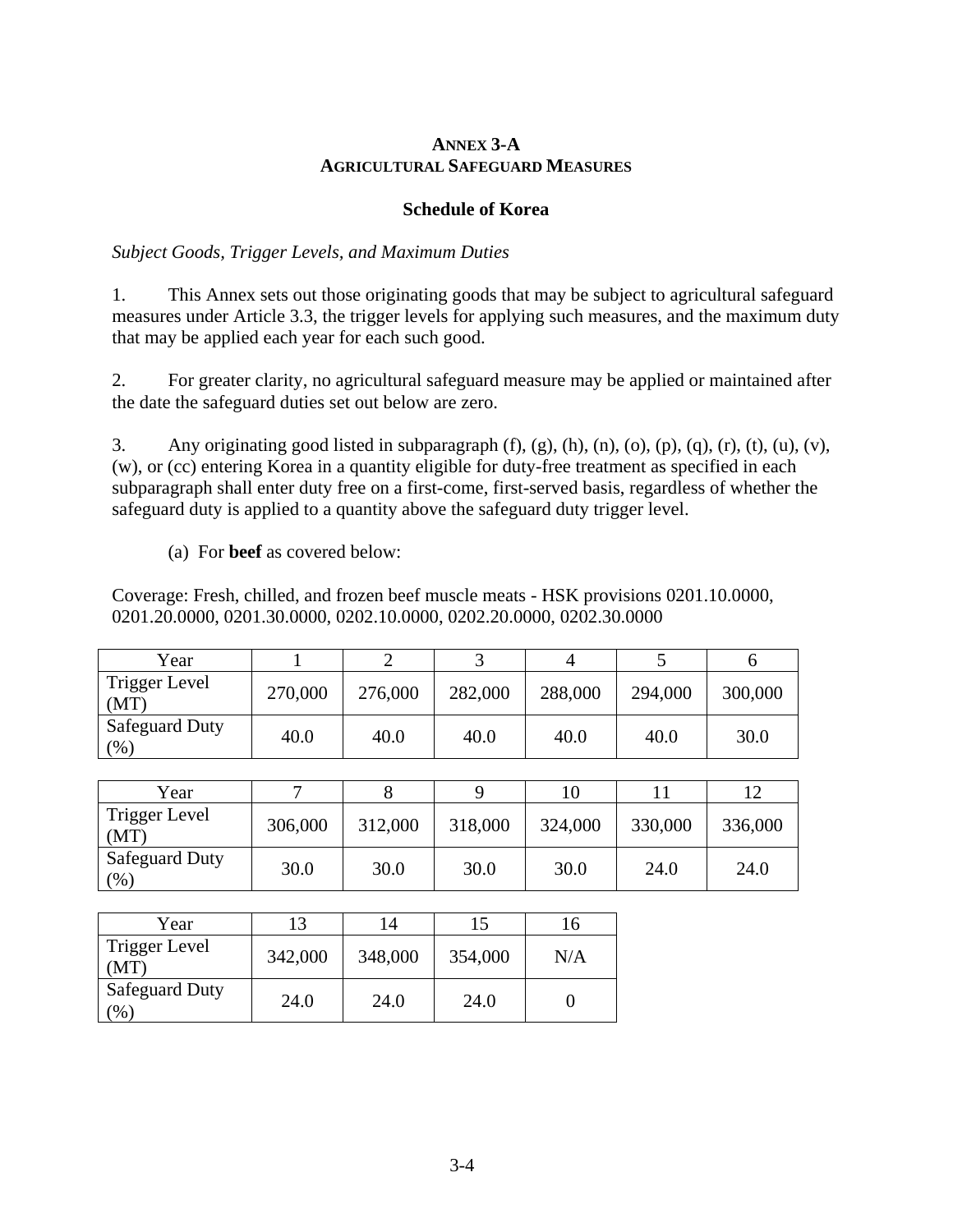# (b) For **pork** as covered below:

## Coverage: HSK provisions 0203.19.1000, 0203.19.9000

| Year                      |       |       | ٮ     |       |        |        |
|---------------------------|-------|-------|-------|-------|--------|--------|
| Trigger<br>Level (MT)     | 8,250 | 8,745 | 9,270 | 9,826 | 10,415 | 11,040 |
| Safeguard<br>Duty $(\% )$ | 22.5  | 22.5  | 22.5  | 22.5  | 22.5   | 15.8   |

| Year                      |        |        |        |        |     |
|---------------------------|--------|--------|--------|--------|-----|
| Trigger<br>Level (MT)     | 11,703 | 12,405 | 13,149 | 13,938 | N/A |
| Safeguard<br>(% )<br>Duty | 14.6   | 13.5   | 12.4   | 11.3   |     |

## (c) For **onions** as covered below:

### Coverage: HSK provisions 0703.10.1000, 0712.20.0000

| Year                         | 1              | $\overline{2}$ | 3     | $\overline{4}$  | 5        | 6     |
|------------------------------|----------------|----------------|-------|-----------------|----------|-------|
| <b>Trigger Level</b><br>(MT) | 2,904          | 3,111          | 3,319 | 3,526           | 3,734    | 3,941 |
| Safeguard<br>Duty $(\%)$     | 135            | 135            | 135   | 135             | 135      | 135   |
|                              |                |                |       |                 |          |       |
| Year                         | $\overline{7}$ | 8              | 9     | 10              | 11       | 12    |
| <b>Trigger Level</b><br>(MT) | 4,149          | 4,356          | 4,563 | 4,771           | 4,978    | 5,186 |
| Safeguard<br>Duty $(\%)$     | 135            | 135            | 135   | 135             | 135      | 135   |
|                              |                |                |       |                 |          |       |
| Year                         | 13             | 14             | 15    | $16-18$         | 19       |       |
| Trigger Level<br>(MT)        | 5,393          | 5,601          | 5,808 | 5,808           | N/A      |       |
| Safeguard                    | 125            | 125            | 125   | 1 <sub>01</sub> | $\Omega$ |       |

Duty (%) 135 135 135 101 0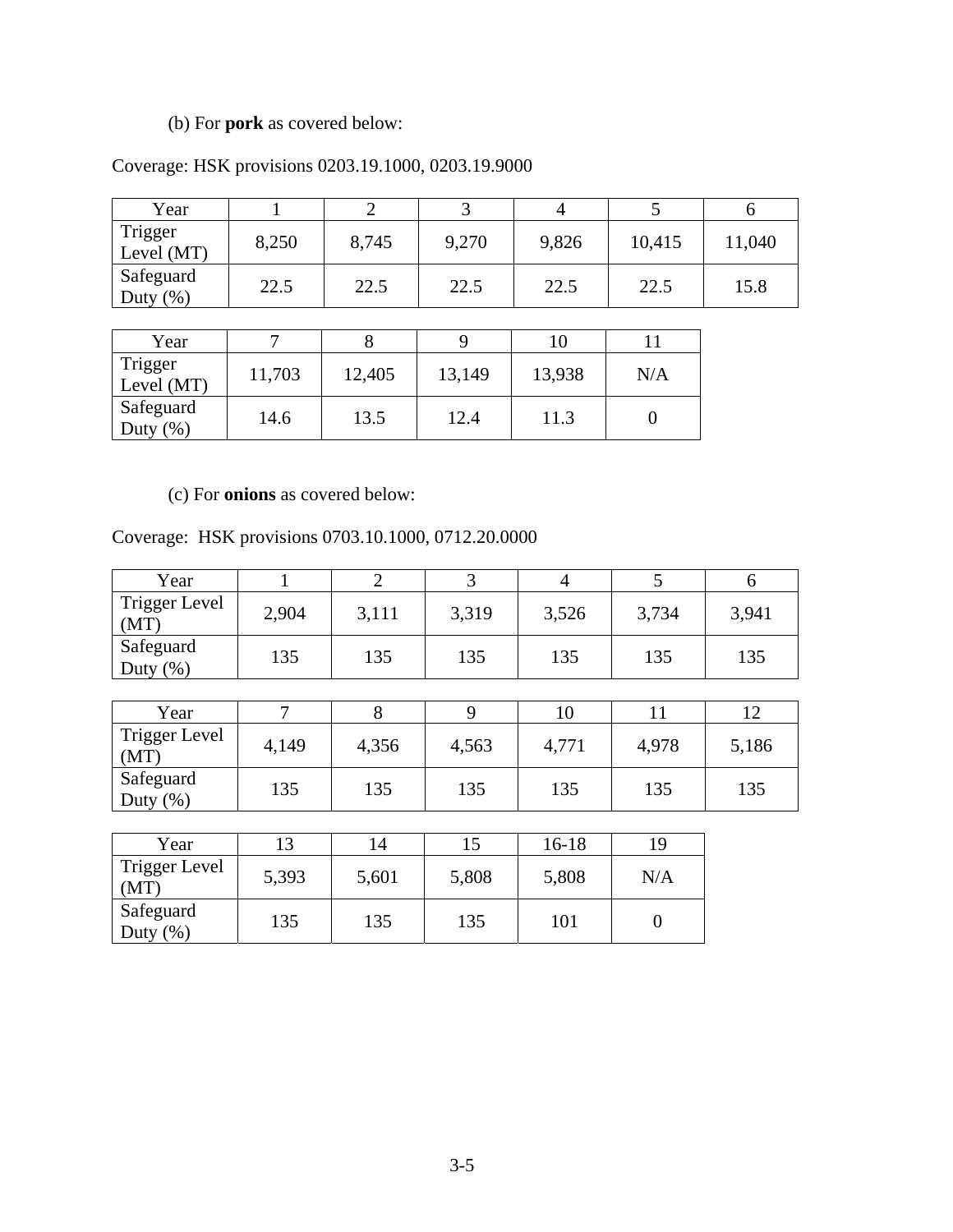## (d) For **garlic** as covered below:

| Year                     |       |       |       |       |       | O     |
|--------------------------|-------|-------|-------|-------|-------|-------|
| Trigger Level<br>(MT)    | 1,148 | 1,230 | 1,312 | 1,394 | 1,476 | 1,558 |
| Safeguard<br>Duty $(\%)$ | 360   | 360   | 360   | 360   | 360   | 360   |
|                          |       |       |       |       |       |       |
| Year                     |       |       |       | 10    |       | 12    |
| <b>Trigger Level</b>     | 640   | 723   | 1.805 | 1 887 | 1969  | 2.051 |

## Coverage: HSK provisions 0703.20.1000, 0703.20.9000, 0711.90.1000, 0712.90.1000

| Y ear                    |       |       |       | 10    |       |       |
|--------------------------|-------|-------|-------|-------|-------|-------|
| Trigger Level<br>(MT)    | .,640 | 1,723 | 1,805 | 1,887 | 1,969 | 2,051 |
| Safeguard<br>Duty $(\%)$ | 360   | 360   | 360   | 360   | 360   | 360   |

| Year                        | 13    | !4    |       | $16-18$ | 19  |
|-----------------------------|-------|-------|-------|---------|-----|
| <b>Trigger Level</b><br>MT) | 2,133 | 2,215 | 2,297 | 2,297   | N/A |
| Safeguard<br>(% )<br>Duty   | 360   | 360   | 360   | 270     |     |

## (e) For **peppers** as covered below:

Coverage: HSK provisions 0709.60.1000, 0709.60.9000, 0711.90.5091, 0904.20.1000, 0904.20.2000

| Year                         | $\mathbf{1}$ | $\overline{2}$ | 3     | $\overline{4}$ | 5              | 6     |  |  |  |  |
|------------------------------|--------------|----------------|-------|----------------|----------------|-------|--|--|--|--|
| <b>Trigger Level</b><br>(MT) | 827          | 886            | 945   | 1,004          | 1,064          | 1,123 |  |  |  |  |
| Safeguard<br>Duty $(\%)$     | 270          | 270            | 270   | 270            | 270            | 270   |  |  |  |  |
|                              |              |                |       |                |                |       |  |  |  |  |
| Year                         | 7            | 8              | 9     | 10             | 11             | 12    |  |  |  |  |
| <b>Trigger Level</b><br>(MT) | 1,182        | 1,241          | 1,300 | 1,359          | 1,418          | 1,478 |  |  |  |  |
| Safeguard<br>Duty $(\%)$     | 270          | 270            | 270   | 270            | 270            | 270   |  |  |  |  |
|                              |              |                |       |                |                |       |  |  |  |  |
| Year                         | 13           | 14             | 15    | $16-18$        | 19             |       |  |  |  |  |
| <b>Trigger Level</b><br>(MT) | 1,537        | 1,596          | 1,655 | 1,655          | N/A            |       |  |  |  |  |
| Safeguard<br>Duty $(\% )$    | 270          | 270            | 270   | 203            | $\overline{0}$ |       |  |  |  |  |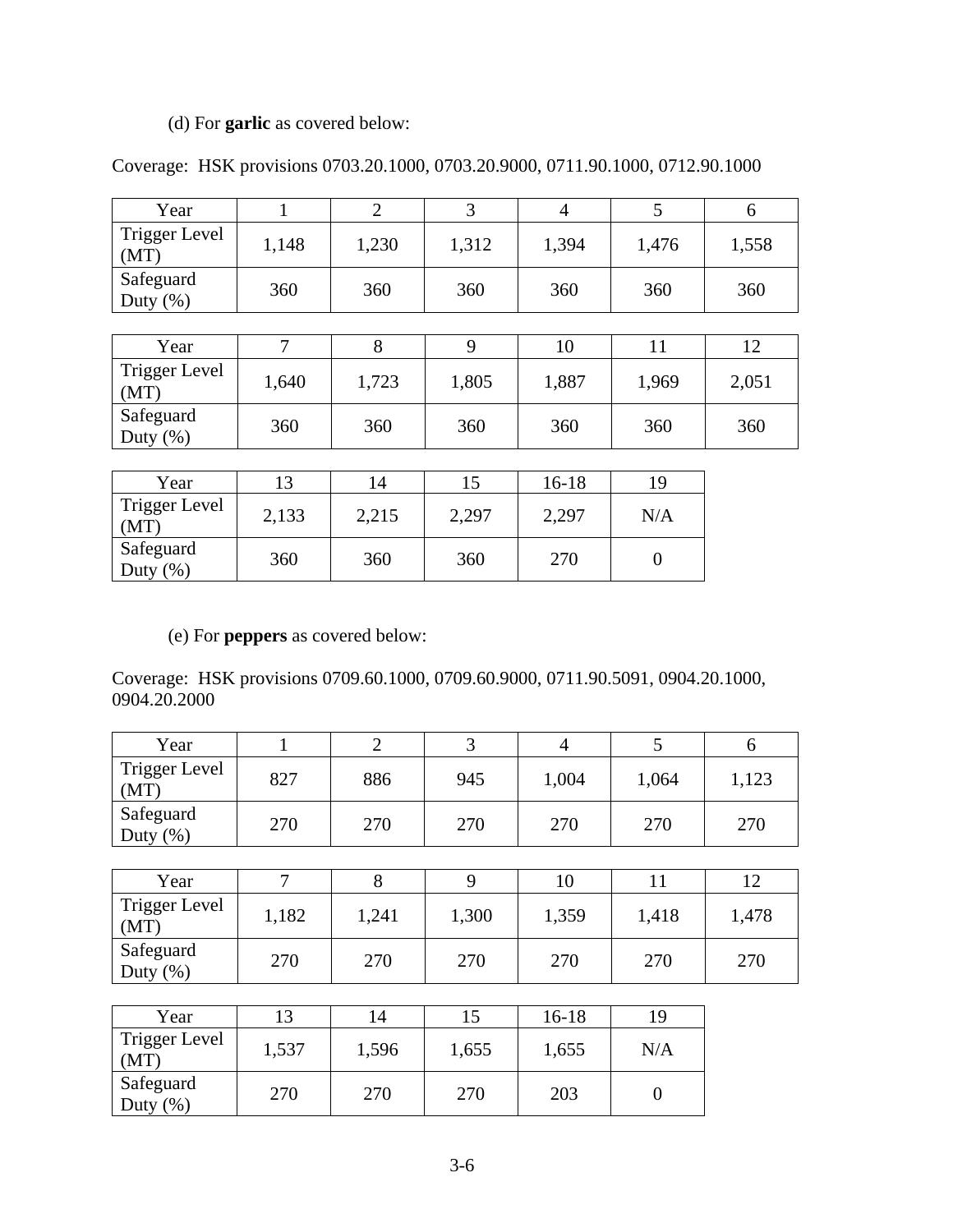#### (f) for **beans** (Urd, Adzudi, Mung) as covered below:

| Year                                                                              | $\mathbf{1}$ | $\overline{2}$ | 3   | $\overline{4}$ | 5   | 6   | 7   | 8              |
|-----------------------------------------------------------------------------------|--------------|----------------|-----|----------------|-----|-----|-----|----------------|
| Main Safeguard<br><b>Trigger Level</b><br>(MT)                                    | 238          | 298            | 357 | 417            | 476 | 500 | 524 | 547            |
| Intermediate<br><b>Safeguard Trigger</b><br>Level (MT)                            | 119          | 186            | 268 | 364            | N/A |     |     |                |
| Main Safeguard<br>Duty $(\%)$                                                     |              |                |     |                |     |     |     |                |
| 0713.31.9000                                                                      | 595          | 582            | 569 | 556            | 543 | 488 | 469 | 449            |
| 0713.32.9000                                                                      | 412          | 403            | 394 | 385            | 376 | 338 | 325 | 311            |
| Intermediate<br><b>Safeguard Duty</b><br>(% )<br>0713.31.9000 and<br>0713.32.9000 | 55           | 40             | 25  | 15             | N/A |     |     |                |
| Year                                                                              | 9            | 10             | 11  | 12             | 13  | 14  | 15  | 16             |
| Main Safeguard<br><b>Trigger Level</b><br>(MT)                                    | 571          | 595            | 619 | 643            | 666 | 690 | 714 | N/A            |
| Main Safeguard<br>Duty $(\%)$                                                     |              |                |     |                |     |     |     |                |
| 0713.31.9000                                                                      | 429          | 409            | 313 | 287            | 260 | 233 | 207 | $\overline{0}$ |
| 0713.32.9000                                                                      | 297          | 283            | 217 | 199            | 180 | 162 | 143 | $\overline{0}$ |

#### Coverage: HSK provisions 0713.31.9000, 0713.32.9000

For greater certainty, for years one through four, all quantities entered at or below the Intermediate Safeguard Trigger Level shall enter duty free, and all quantities entered above the Intermediate Safeguard Trigger Level and at or below the Main Safeguard Trigger Level shall enter at the Intermediate Safeguard duty listed in the table above. Beginning with year five, all quantities entered at or below the Main Safeguard Trigger Level shall enter duty free. In any year, all quantities entered above the Main Safeguard Trigger Level shall enter at the Main Safeguard duty listed in the table above.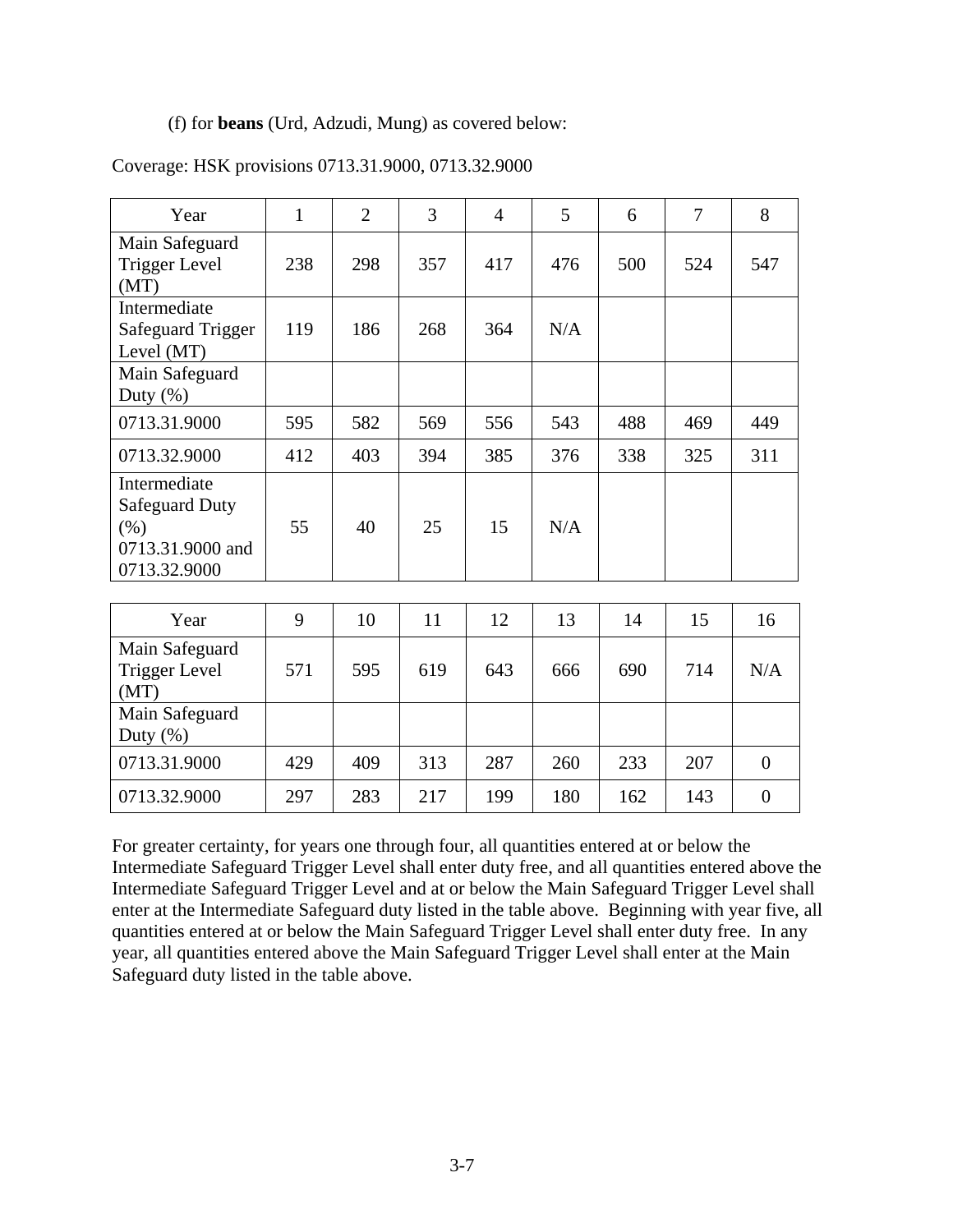#### (g) for **sweet potatoes** as covered below:

| Year                                                     |     | $\overline{2}$ | 3   | 4   | 5   | 6   |
|----------------------------------------------------------|-----|----------------|-----|-----|-----|-----|
| Main Safeguard<br>Trigger Level (MT)                     | 212 | 265            | 318 | 371 | 424 | 445 |
| Intermediate<br><b>Safeguard Trigger</b><br>Level $(MT)$ | 106 | 166            | 239 | 325 | N/A |     |
| Main Safeguard<br>Duty $(\% )$                           | 373 | 360            | 348 | 336 | 323 | 272 |
| Intermediate<br>Safeguard Duty (%)                       | 55  | 40             | 25  | 15  | N/A |     |

Coverage: HSK provisions 0714.20.1000, 0714.20.2000, 0714.20.3000, 0714.20.9000

| Year                                 |     |     |     | 10  |     |
|--------------------------------------|-----|-----|-----|-----|-----|
| Main Safeguard<br>Trigger Level (MT) | 466 | 488 | 509 | 530 | N/A |
| Main Safeguard<br>Duty $(\%)$        | 253 | 234 | 215 | 196 |     |

For greater certainty, for years one through four, all quantities entered at or below the Intermediate Safeguard Trigger Level shall enter duty free, and all quantities entered above the Intermediate Safeguard Trigger Level and at or below the Main Safeguard Trigger Level shall enter at the Intermediate Safeguard duty listed in the table above. Beginning with year five, all quantities entered at or below the Main Safeguard Trigger Level shall enter duty free. In any year, all quantities entered above the Main Safeguard Trigger Level shall enter at the Main Safeguard duty listed in the table above.

#### (h) for **roots and tubers nesoi** as covered below:

Coverage: HSK provision 0714.90.9090

| Year                  |     | 2   | 3   | 4   |     | 6   |
|-----------------------|-----|-----|-----|-----|-----|-----|
| Trigger Level (MT)    | 30  | 30  | 30  | 30  | 30  | 30  |
| Safeguard Duty $(\%)$ | 373 | 360 | 348 | 336 | 323 | 272 |
|                       |     |     |     |     |     |     |
| Year                  |     | 8   | 9   | 10  |     |     |
| Trigger Level (MT)    | 30  | 30  | 30  | 30  | N/A |     |
| Safeguard Duty $(\%)$ | 253 | 234 | 215 | 196 |     |     |

Imports at or below the safeguard duty trigger level shall enter duty free.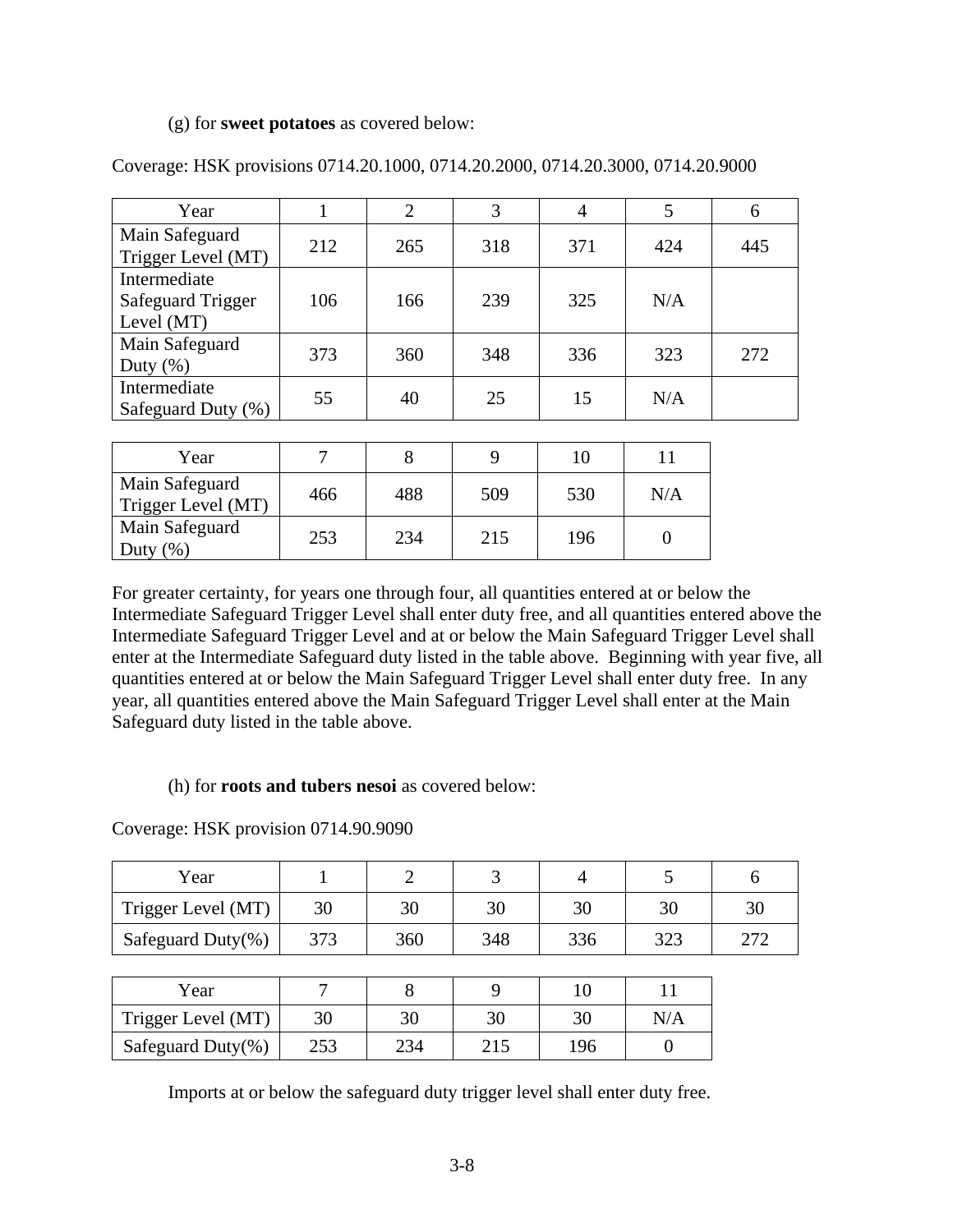### (i) For **apples** as covered below:

| Year               | 1      | $\overline{2}$ | 3      | 4      | 5      | 6              |
|--------------------|--------|----------------|--------|--------|--------|----------------|
| Trigger Level (MT) | 9,000  | 9,000          | 9,000  | 9,000  | 12,000 | 12,360         |
| Safeguard Duty (%) | 45     | 45             | 45     | 45     | 45     | 33.8           |
|                    |        |                |        |        |        |                |
| Year               | 7      | 8              | 9      | 10     | 11     | 12             |
| Trigger Level (MT) | 12,731 | 13,113         | 13,506 | 13,911 | 14,329 | 14,758         |
| Safeguard Duty (%) | 33.8   | 33.8           | 33.8   | 33.8   | 27     | 27             |
|                    |        |                |        |        |        |                |
| Year               | 13     | 14             | 15     | 16     | 17     | 18             |
| Trigger Level (MT) | 15,201 | 15,657         | 16,127 | 16,611 | 17,109 | 17,622         |
| Safeguard Duty (%) | 27     | 27             | 27     | 22.5   | 22.5   | 22.5           |
|                    |        |                |        |        |        |                |
| Year               | 19     | 20             | 21     | 22     | 23     | 24             |
| Trigger Level (MT) | 18,151 | 18,696         | 19,256 | 19,834 | 20,429 | N/A            |
| Safeguard Duty (%) | 22.5   | 22.5           | 22.5   | 22.5   | 22.5   | $\overline{0}$ |

### Coverage: HSK provision 0808.10.0000

The safeguard duty trigger level includes the total quantity of all varieties of imported apples. In year 11 and each year thereafter through year 23, the safeguard duty may only be applied to Fuji apples.

## (j) For **green tea** as covered below:

Coverage: HSK provisions 0902.10.0000, 0902.20.0000

| Year               |       | $\overline{2}$ | 3     | $\overline{A}$ | 5              | 6     |
|--------------------|-------|----------------|-------|----------------|----------------|-------|
| Trigger Level (MT) | 8.3   | 8.9            | 9.5   | 10.1           | 10.7           | 11.3  |
| Safeguard Duty (%) | 513.6 | 513.6          | 513.6 | 513.6          | 513.6          | 513.6 |
|                    |       |                |       |                |                |       |
| Year               | 7     | 8              | 9     | 10             | 11             | 12    |
| Trigger Level (MT) | 11.9  | 12.5           | 13.0  | 13.6           | 14.2           | 14.8  |
| Safeguard Duty (%) | 513.6 | 513.6          | 513.6 | 513.6          | 513.6          | 513.6 |
|                    |       |                |       |                |                |       |
| Year               | 13    | 14             | 15    | $16 - 18$      | 19             |       |
| Trigger Level (MT) | 15.4  | 16.0           | 16.6  | 16.6           | N/A            |       |
| Safeguard Duty (%) | 513.6 | 513.6          | 513.6 | 385            | $\overline{0}$ |       |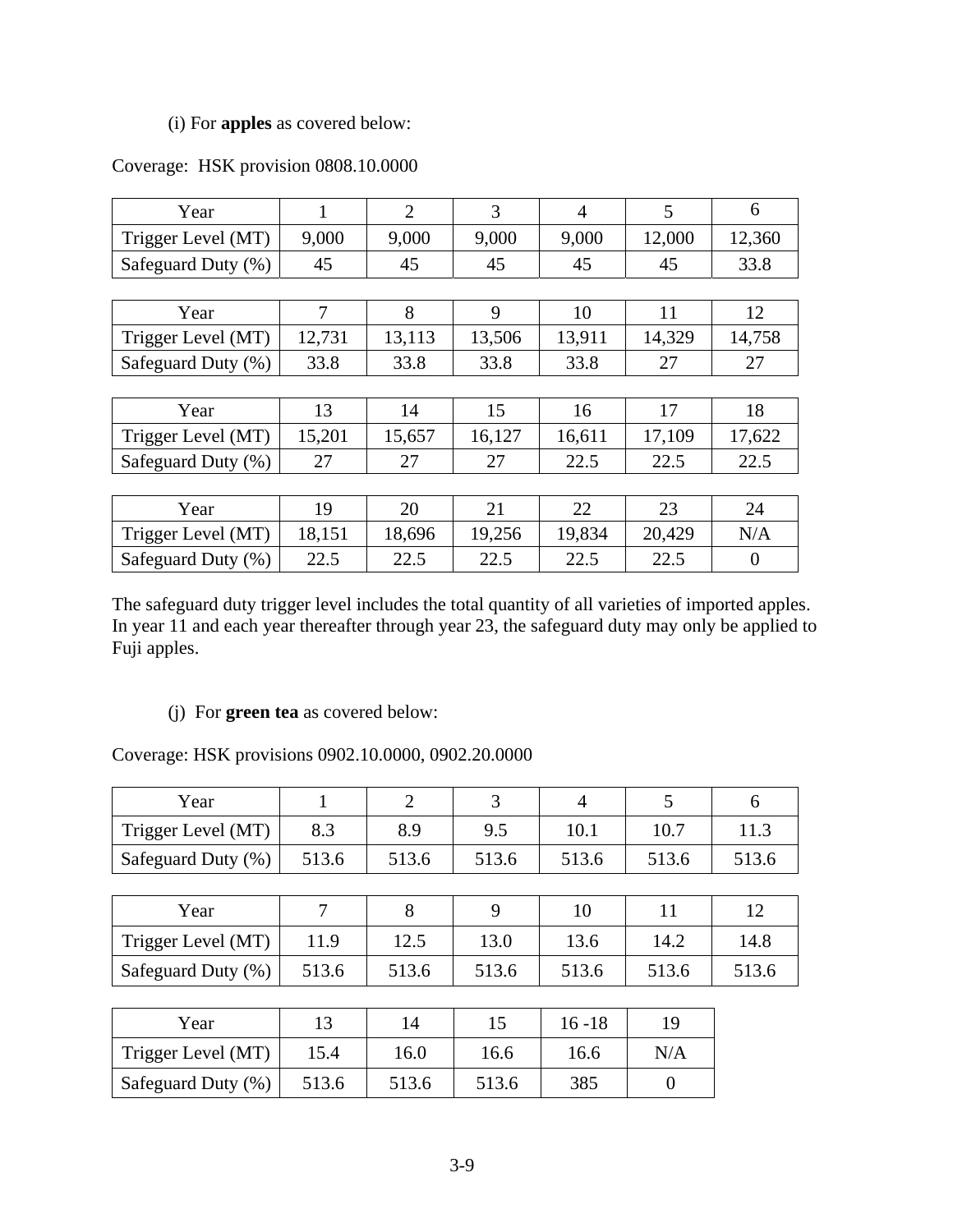# (k) For **ginger** as covered below:

| Year               |       | $\overline{2}$ | 3     | $\overline{4}$ | 5     | 6     |
|--------------------|-------|----------------|-------|----------------|-------|-------|
| Trigger Level (MT) | 573   | 614            | 655   | 696            | 737   | 778   |
| Safeguard Duty (%) | 377.3 | 377.3          | 377.3 | 377.3          | 377.3 | 377.3 |
|                    |       |                |       |                |       |       |
| Year               |       | 8              | 9     | 10             | 11    | 12    |
| Trigger Level (MT) | 819   | 860            | 901   | 942            | 983   | 1,024 |
| Safeguard Duty (%) | 377.3 | 377.3          | 377.3 | 377.3          | 377.3 | 377.3 |
|                    |       |                |       |                |       |       |
| Year               | 13    | 14             | 15    | $16 - 18$      | 19    |       |
| Trigger Level (MT) | 1,065 | 1,106          | 1,147 | 1,147          | N/A   |       |

Safeguard Duty (%) 377.3 377.3 377.3 377.3 377.3 377.3

# Coverage: HSK provision 0910.10.0000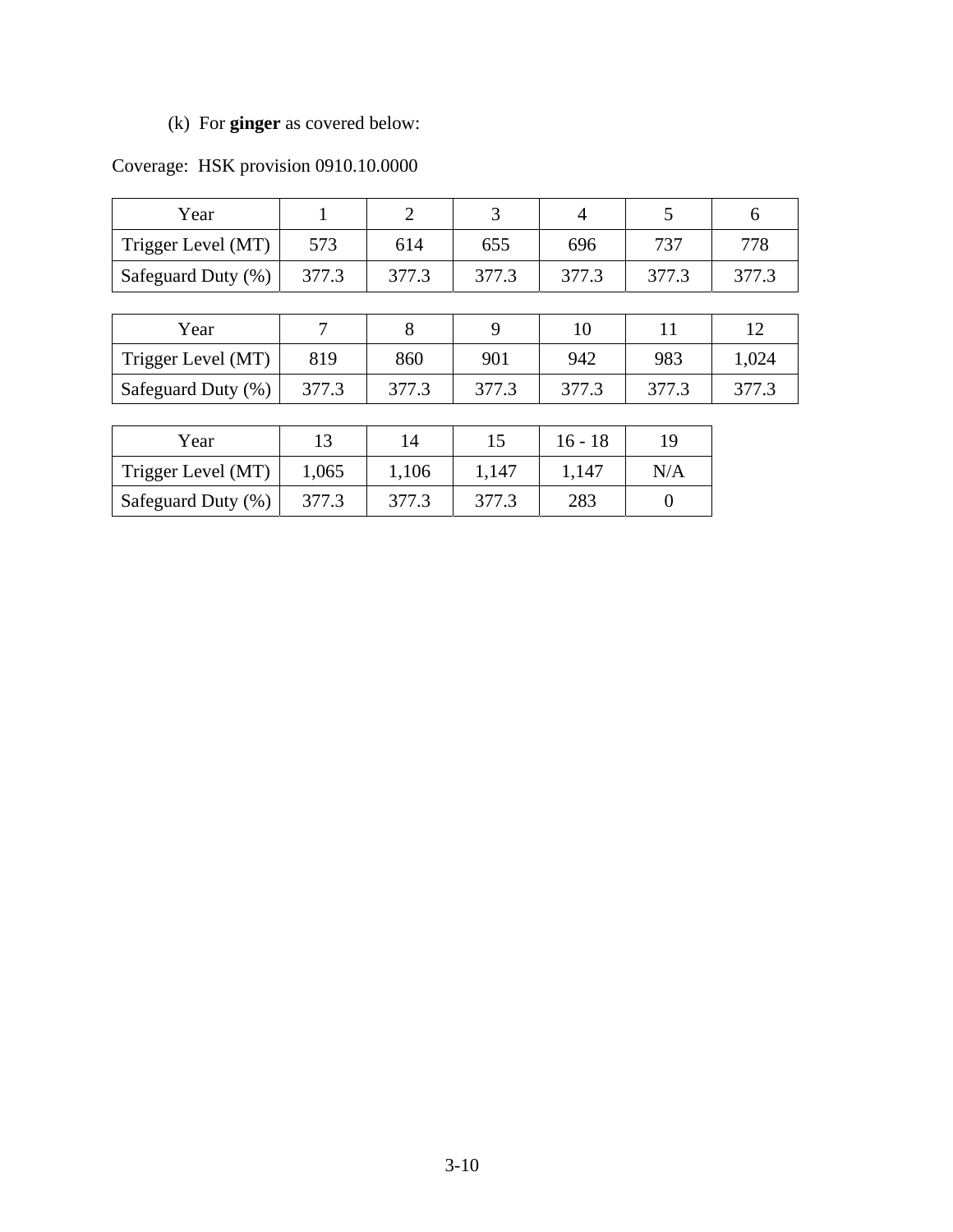## (l) for **malt and malting barley** as covered below:

| Year               | 1      | $\overline{2}$ | 3      | $\overline{4}$ | 5      | 6      |
|--------------------|--------|----------------|--------|----------------|--------|--------|
| Trigger level (MT) | 9,000  | 9,180          | 9,364  | 9,551          | 9,742  | 9,937  |
| Safeguard Duty (%) |        |                |        |                |        |        |
| 1003.00.1000       | 502    | 491            | 480    | 469            | 458    | 412    |
| 1107.10.0000       | 263    | 258            | 252    | 246            | 240    | 216    |
|                    |        |                |        |                |        |        |
| Year               | $\tau$ | 8              | 9      | 10             | 11     | 12     |
| Trigger level (MT) | 10,135 | 10,338         | 10,545 | 10,756         | 10,971 | 11,190 |
| Safeguard Duty (%) |        |                |        |                |        |        |
| 1003.00.1000       | 396    | 379            | 362    | 345            | 265    | 242    |
| 1107.10.0000       | 207    | 199            | 190    | 181            | 139    | 127    |
|                    |        |                |        |                |        |        |
| Year               | 13     | 14             | 15     | 16             |        |        |
| Trigger level (MT) | 11,414 | 11,642         | 11,875 | N/A            |        |        |
| Safeguard Duty (%) |        |                |        |                |        |        |

# Coverage: HSK provisions 1003.00.1000, 1107.10.0000

| 1003.00.1000<br>197<br>220<br>174<br>103<br>115<br>91.5 | Safeguard Duty (%) |  |  |
|---------------------------------------------------------|--------------------|--|--|
| 1107.10.0000                                            |                    |  |  |
|                                                         |                    |  |  |

For quantities entered at or below the safeguard duty trigger level, see paragraph 17 of Appendix 2-B-1 of Korea.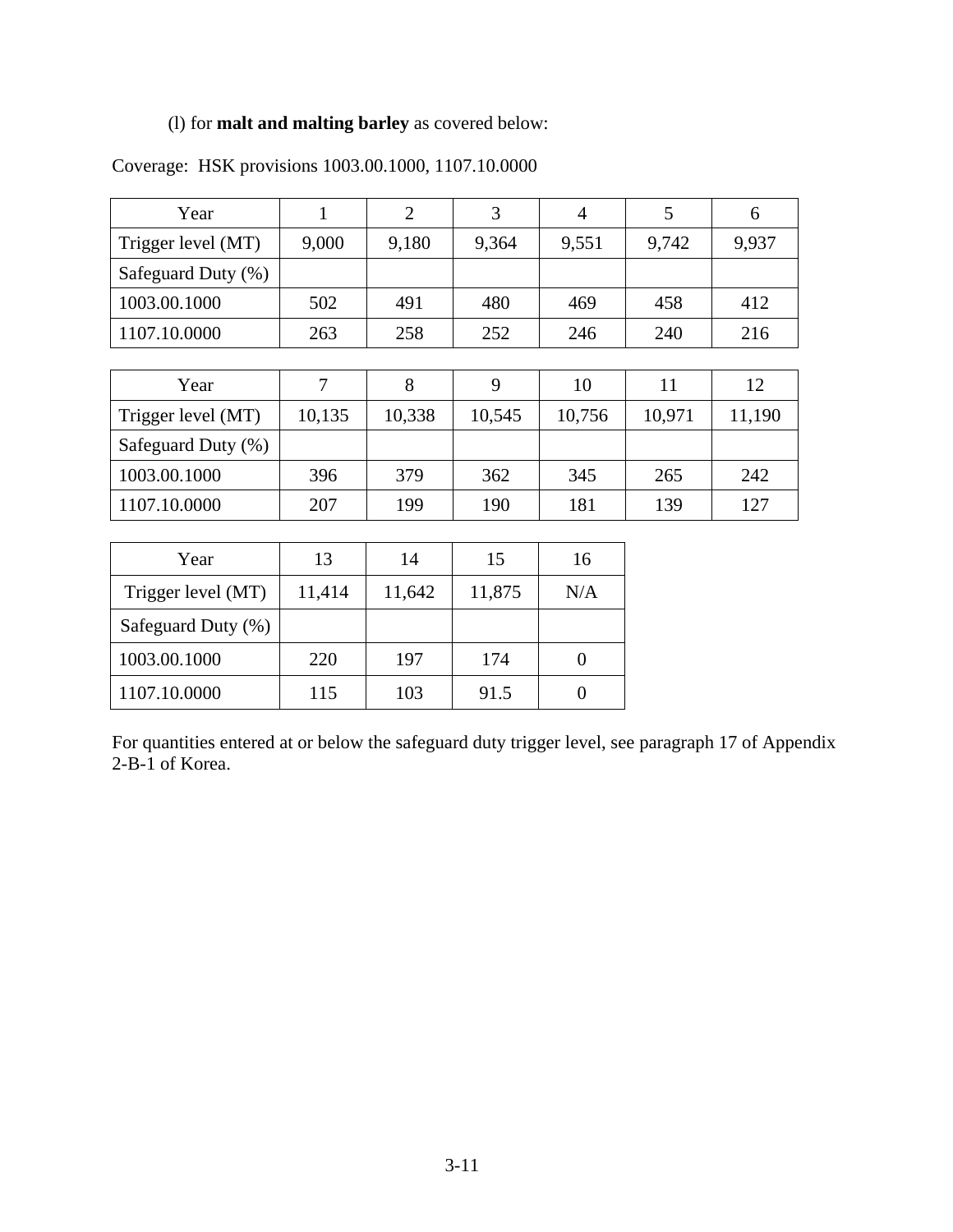# (m) for **barley** as covered below:

|  |  |  |  |  | Coverage: HSK provisions 1003.00.9010, 1003.00.9020 |
|--|--|--|--|--|-----------------------------------------------------|
|--|--|--|--|--|-----------------------------------------------------|

1003.00.9020 128 115 102 0

| Year               | $\mathbf{1}$ | $\overline{2}$ | 3     | $\overline{4}$ | 5     | 6     |
|--------------------|--------------|----------------|-------|----------------|-------|-------|
| Trigger level (MT) | 2,500        | 2,550          | 2,601 | 2,653          | 2,706 | 2,760 |
| Safeguard Duty (%) |              |                |       |                |       |       |
| 1003.00.9010       | 317          | 310            | 303   | 296            | 289   | 260   |
| 1003.00.9020       | 293          | 287            | 281   | 274            | 268   | 241   |
|                    |              |                |       |                |       |       |
| Year               | 7            | 8              | 9     | 10             | 11    | 12    |
| Trigger level (MT) | 2,815        | 2,872          | 2,929 | 2,988          | 3,047 | 3,108 |
| Safeguard Duty (%) |              |                |       |                |       |       |
| 1003.00.9010       | 250          | 239            | 229   | 218            | 167   | 153   |
| 1003.00.9020       | 231          | 221            | 212   | 202            | 155   | 141   |
|                    |              |                |       |                |       |       |
| Year               | 13           | 14             | 15    | 16             |       |       |
| Trigger level (MT) | 3,171        | 3,234          | 3,299 | N/A            |       |       |
| Safeguard Duty (%) |              |                |       |                |       |       |
| 1003.00.9010       | 139          | 124            | 110   | $\overline{0}$ |       |       |

For quantities entered at or below the safeguard duty trigger level, see paragraph 16 of Appendix 2-B-1 of Korea.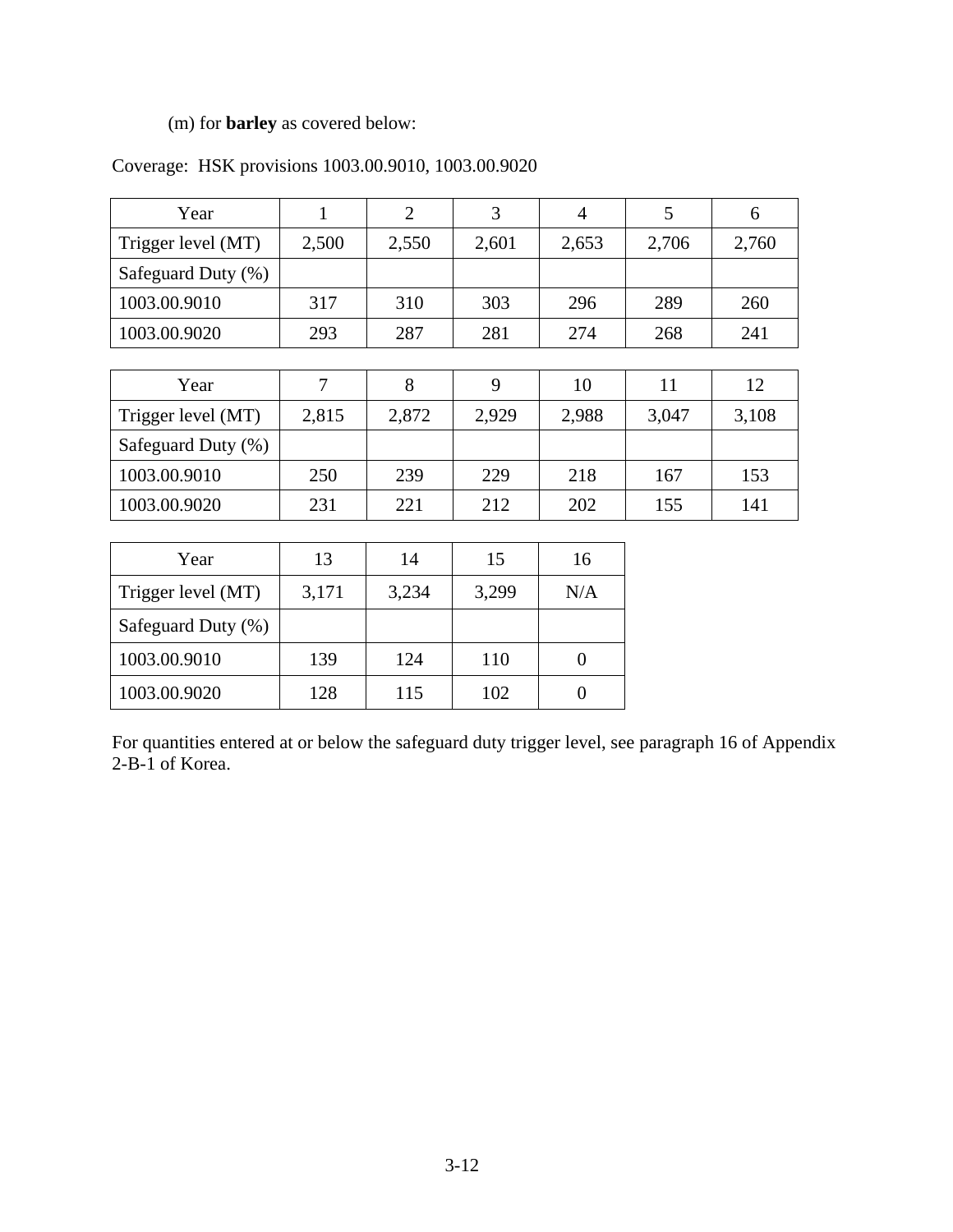#### (n) for **popcorn** as covered below:

| Year                                                     |       | $\overline{2}$ | 3     | $\overline{4}$ | 5      | 6      |
|----------------------------------------------------------|-------|----------------|-------|----------------|--------|--------|
| Main Safeguard<br>Trigger Level (MT)                     | 5,112 | 6,390          | 7,668 | 8,946          | 10,224 | 10,735 |
| Intermediate<br><b>Safeguard Trigger</b><br>Level $(MT)$ | 2,556 | 3,994          | 5,751 | 7,828          | N/A    |        |
| Main Safeguard<br>Duty $(\%)$                            | 601   | 572            | 544   | 515            | 486    | 365    |
| Intermediate<br>Safeguard Duty (%)                       | 55    | 40             | 25    | 15             | N/A    |        |

#### Coverage: HSK provision 1005.90.2000

| Year                                 |        |     |
|--------------------------------------|--------|-----|
| Main Safeguard<br>Trigger Level (MT) | 11,246 | N/A |
| Main Safeguard<br>Duty               | 321    |     |

For greater certainty, for years one through four, all quantities entered at or below the Intermediate Safeguard Trigger Level shall enter duty free, and all quantities entered above the Intermediate Safeguard Trigger Level and at or below the Main Safeguard Trigger Level shall enter at the Intermediate Safeguard duty listed in the table above. Beginning with year five, all quantities entered at or below the Main Safeguard Trigger Level shall enter duty free. In any year, all quantities entered above the Main Safeguard Trigger Level shall enter at the Main Safeguard duty listed in the table above.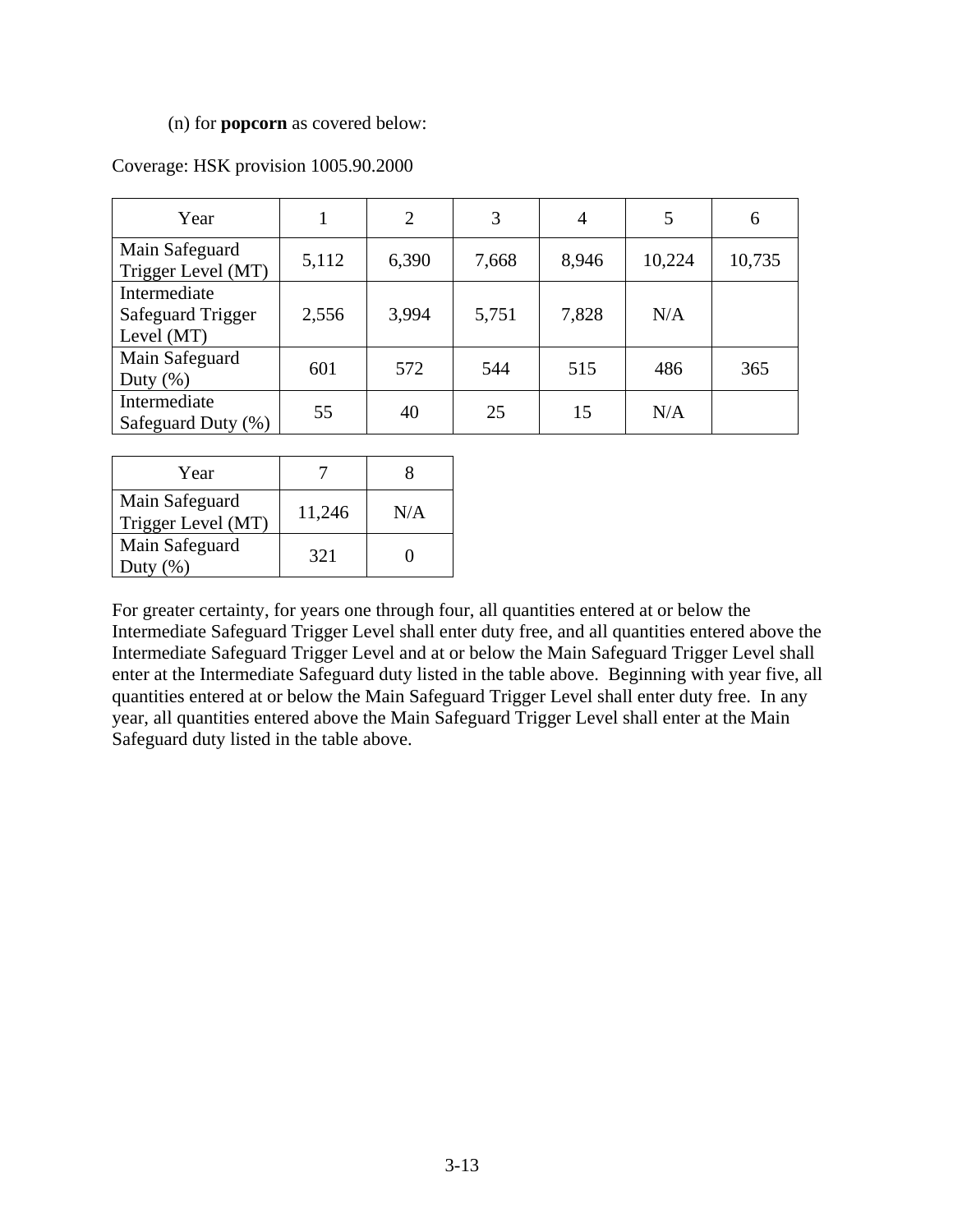#### (o) for **maize (other)** as covered below:

| Year                                                   |         | $\overline{2}$ | 3       | 4       | 5       | 6       |
|--------------------------------------------------------|---------|----------------|---------|---------|---------|---------|
| Main Safeguard<br>Trigger level(MT)                    | 187,547 | 234,434        | 281,321 | 328,207 | 375,094 | 393,849 |
| Intermediate<br><b>Safeguard Trigger</b><br>Level (MT) | 93,774  | 146,521        | 210,990 | 287,181 | N/A     |         |
| Main Safeguard Duty<br>(%)                             | 313     | 298            | 283     | 268     | 253     | 190     |
| Intermediate<br>Safeguard Duty (%)                     | 55      | 40             | 25      | 15      | N/A     |         |

#### Coverage: HSK provision 1005.90.9000

| Year                                |         |     |
|-------------------------------------|---------|-----|
| Main Safeguard<br>Trigger level(MT) | 412,603 | N/A |
| Main Safeguard Duty                 | 167     |     |

For greater certainty, for years one through four, all quantities entered at or below the Intermediate Safeguard Trigger Level shall enter duty free, and all quantities entered above the Intermediate Safeguard Trigger Level and at or below the Main Safeguard Trigger Level shall enter at the Intermediate Safeguard duty listed in the table above. Beginning with year five, all quantities entered at or below the Main Safeguard Trigger Level shall enter duty free. In any year, all quantities entered above the Main Safeguard Trigger Level shall enter at the Main Safeguard duty listed in the table above.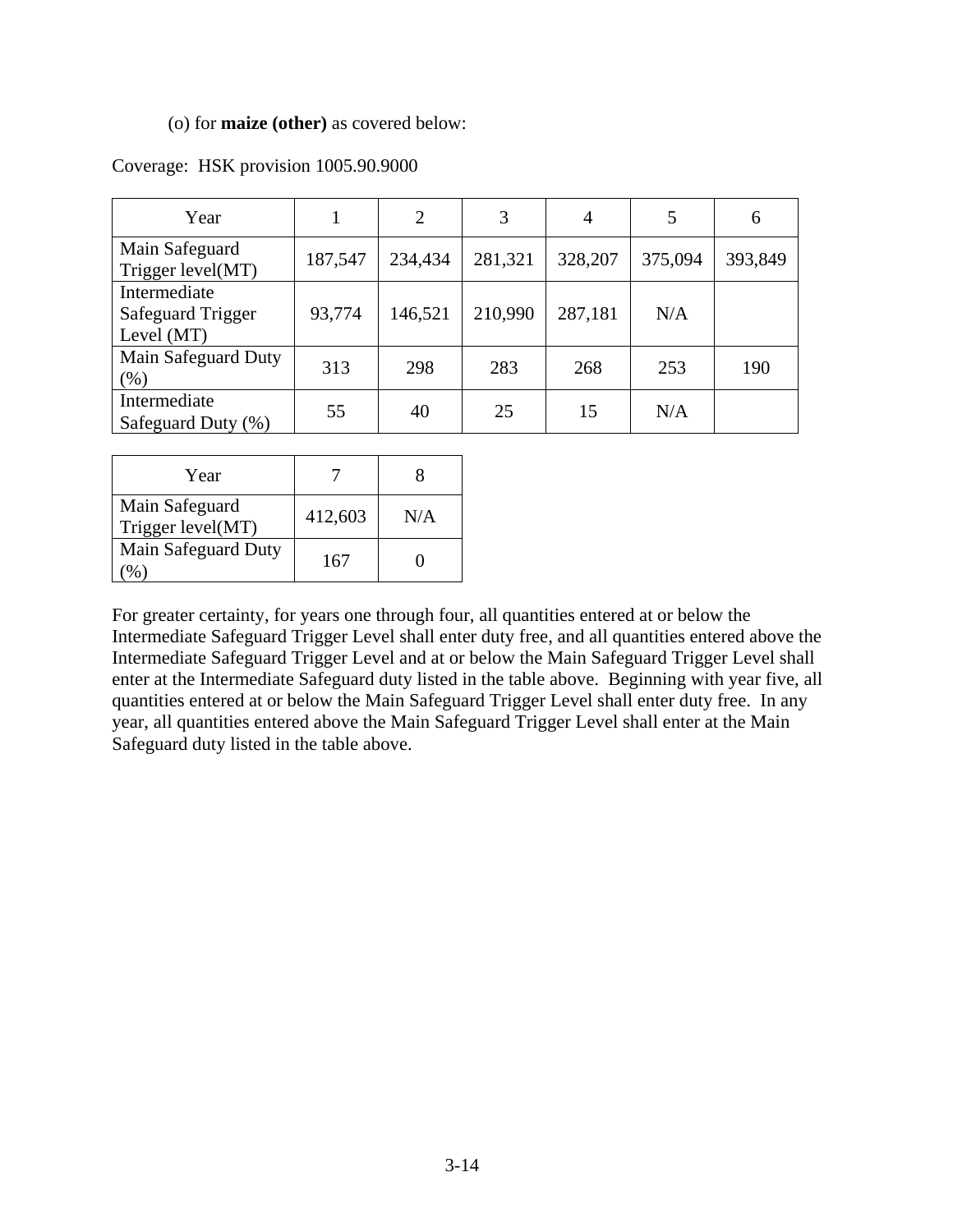#### (p) for **buckwheat** as covered below:

#### Coverage: HSK provisions 1008.10.0000, 1008.90.0000

| Year                                                               | $\mathbf{1}$   | $\overline{2}$ | 3    | $\overline{4}$   | 5   | 6   |
|--------------------------------------------------------------------|----------------|----------------|------|------------------|-----|-----|
| Main Safeguard Trigger<br>Level (MT)                               | 250            | 313            | 375  | 438              | 500 | 525 |
| <b>Intermediate Safeguard</b><br>Trigger Level (MT)                | 125            | 195            | 281  | 383              | N/A |     |
| Main Safeguard Duty (%)                                            |                |                |      |                  |     |     |
| 1008.10.0000                                                       | 251            | 245            | 240  | 234              | 229 | 206 |
| 1008.90.0000                                                       | 783            | 766            | 749  | 732              | 715 | 643 |
| Intermediate Safeguard<br>Duty (%)1008.10.0000 and<br>1008.90.0000 | 55             | 40             | 25   | 15               | N/A |     |
|                                                                    |                |                |      |                  |     |     |
| Year                                                               | $\overline{7}$ | 8              | 9    | 10               | 11  | 12  |
| Main Safeguard Trigger<br>Level (MT)                               | 550            | 575            | 600  | 625              | 650 | 675 |
| Main Safeguard Duty (%)                                            |                |                |      |                  |     |     |
| 1008.10.0000                                                       | 198            | 189            | 181  | 172              | 132 | 121 |
| 1008.90.0000                                                       | 617            | 591            | 565  | 539              | 413 | 378 |
|                                                                    |                |                |      |                  |     |     |
| Year                                                               | 13             | 14             | 15   | 16               |     |     |
| Main Safeguard Trigger<br>Level (MT)                               | 700            | 725            | 750  | N/A              |     |     |
| Main Safeguard Duty (%)                                            |                |                |      |                  |     |     |
| 1008.10.0000                                                       | 110            | 98.3           | 87.1 | $\boldsymbol{0}$ |     |     |

For greater certainty, for years one through four, all quantities entered at or below the Intermediate Safeguard Trigger Level shall enter duty free and all quantities entered above the Intermediate Safeguard Trigger Level and at or below the Main Safeguard Trigger Level shall enter at the Intermediate Safeguard duty listed in the table above. Beginning with year five, all quantities entered at or below the Main Safeguard Trigger Level shall enter duty free. In any year, all quantities entered above the Main Safeguard Trigger Level shall enter at the Main Safeguard duty listed in the table above.

1008.90.0000 343 307 272 0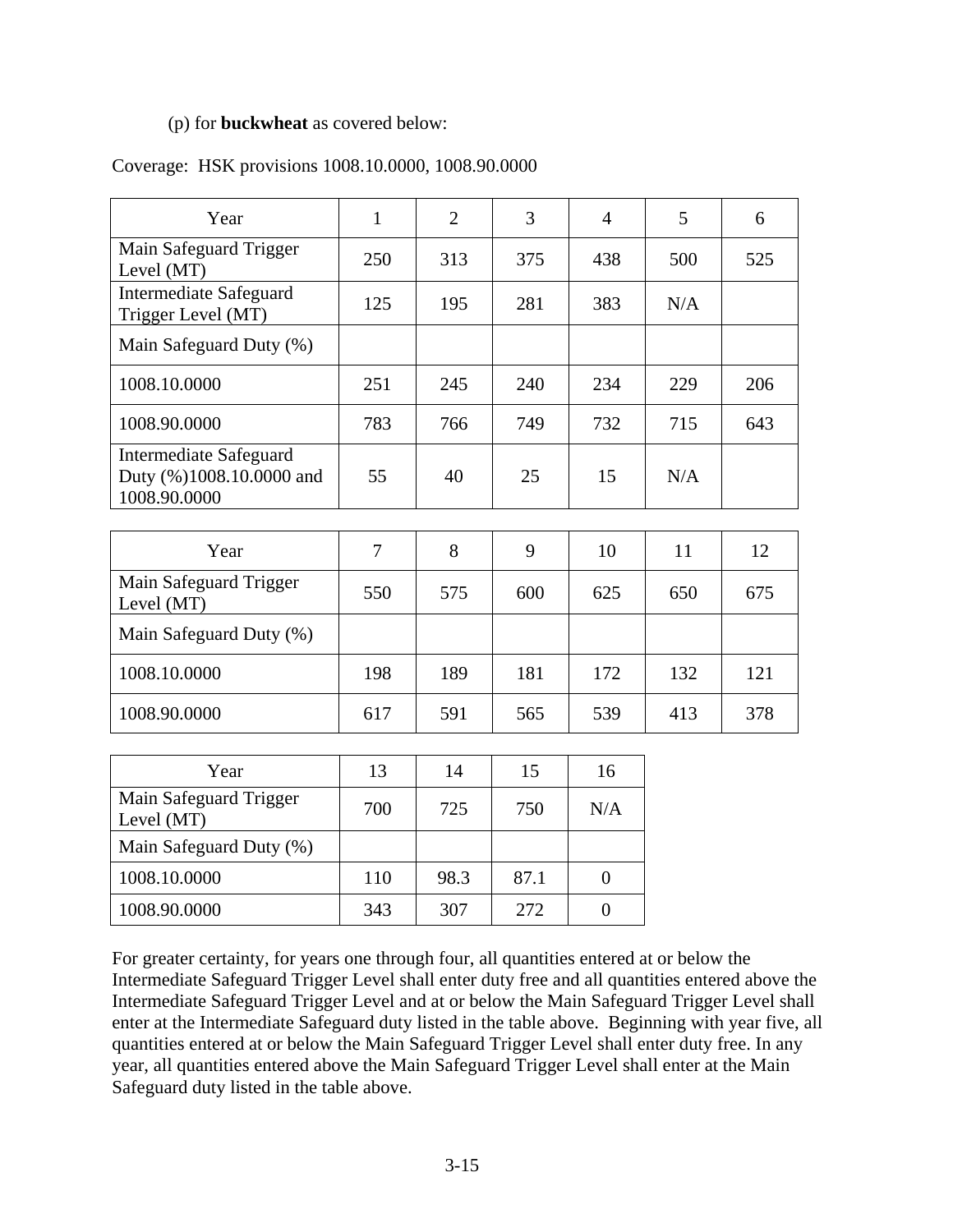#### (q) for **cereal, groats, worked grains** as covered below:

| Year                                                      | 1    | $\overline{2}$ | 3   | $\overline{4}$ | 5   | 6   |
|-----------------------------------------------------------|------|----------------|-----|----------------|-----|-----|
| Main Safeguard<br>Trigger Level (MT)                      | 128  | 136            | 145 | 154            | 163 | 173 |
| Intermediate<br><b>Safeguard Trigger</b><br>Level $(\% )$ | 64.0 | 85.0           | 108 | 134            | N/A |     |
| Main Safeguard Duty<br>$(\%)$                             | 783  | 766            | 749 | 732            | 715 | 643 |
| Intermediate<br>Safeguard Duty (%)                        | 55   | 40             | 25  | 15             | N/A |     |
|                                                           |      |                |     |                |     |     |
| Year                                                      | 7    | 8              | 9   | 10             | 11  | 12  |
| Main Safeguard<br>Trigger Level (MT)                      | 184  | 196            | 208 | 221            | 235 | 249 |
| Main Safeguard Duty<br>(% )                               | 617  | 591            | 565 | 539            | 413 | 378 |
|                                                           |      |                |     |                |     |     |
| Year                                                      | 13   | 14             | 15  | 16             |     |     |

Coverage: HSK provisions 1102.90.9000, 1103.20.9000, 1104.19.9000, 1104.29.1000, 1104.29.9000

| Year                                 | 13  | 14  | 15  | 16  |
|--------------------------------------|-----|-----|-----|-----|
| Main Safeguard<br>Trigger Level (MT) | 265 | 282 | 299 | N/A |
| <b>Main Safeguard Duty</b><br>$\%$   | 343 | 307 | 272 |     |

For greater certainty, for years one through four, all quantities entered at or below the Intermediate Safeguard Trigger Level shall enter duty free and all quantities entered above the Intermediate Safeguard Trigger Level and at or below the Main Safeguard Trigger Level shall enter at the Intermediate Safeguard duty listed in the table above. Beginning with year five, all quantities entered at or below the Main Safeguard Trigger Level shall enter duty free. In any year, all quantities entered above the Main Safeguard Trigger Level shall enter at the Main Safeguard duty listed in the table above.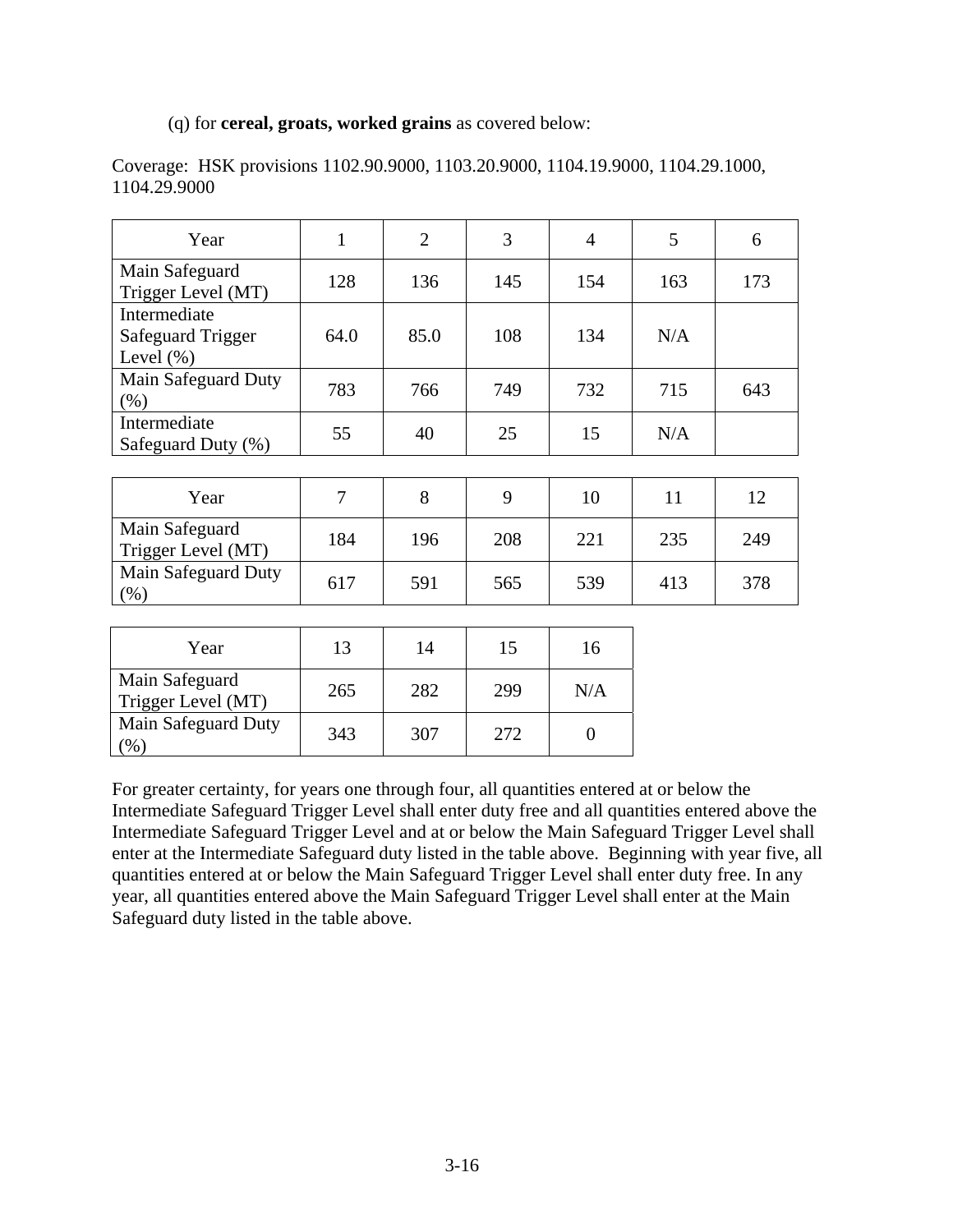## (r) For **flour, meal, powder, flakes, granules and pellets of potatoes** as covered below:

| Year               |       |       |       |       |       |       |
|--------------------|-------|-------|-------|-------|-------|-------|
| Trigger Level (MT) | 5,000 | 5,150 | 5,305 | 5,464 | 5,628 | 5,796 |
| Safeguard Duty (%) | 294   | 285   | 275   | 265   | 255   | 215   |

Coverage: HSK provisions 1105.10.0000, 1105.20.0000

| Year               |       |       |       |       |     |
|--------------------|-------|-------|-------|-------|-----|
| Trigger Level (MT) | 5,970 | 6,149 | 6,334 | 6,524 | N/A |
| Safeguard Duty (%) | 200   | 185   | 170   | 155   |     |

Imports at or below the safeguard duty trigger level shall enter duty free.

(s) For **maize starch** as covered below:

Coverage: HSK provision 1108.12.0000

| Year               |        |        |        |        |        |        |
|--------------------|--------|--------|--------|--------|--------|--------|
| Trigger Level (MT) | 10,000 | 10,300 | 10,609 | 10,927 | 11,255 | 11,593 |
| Safeguard Duty (%) | 221    | 216    | 212    | 207    | 202    | 182    |

| Year               |        |        |        | 10     |        | 12     |
|--------------------|--------|--------|--------|--------|--------|--------|
| Trigger Level (MT) | 11,941 | 12,299 | 12,668 | 13,048 | 13,439 | 13,842 |
| Safeguard Duty (%) | 174    | 167    | 160    | 152    | 117    | 107    |

| Year                  | 13     | 14     | 15     | 16  |
|-----------------------|--------|--------|--------|-----|
| Trigger level (MT)    | 14,258 | 14,685 | 15,126 | N/A |
| Safeguard Duty $(\%)$ | 96.7   | 86.8   | 76.8   |     |

For quantities entered at or below the safeguard duty trigger level, see paragraph 18 of Appendix 2-B-1 of Korea.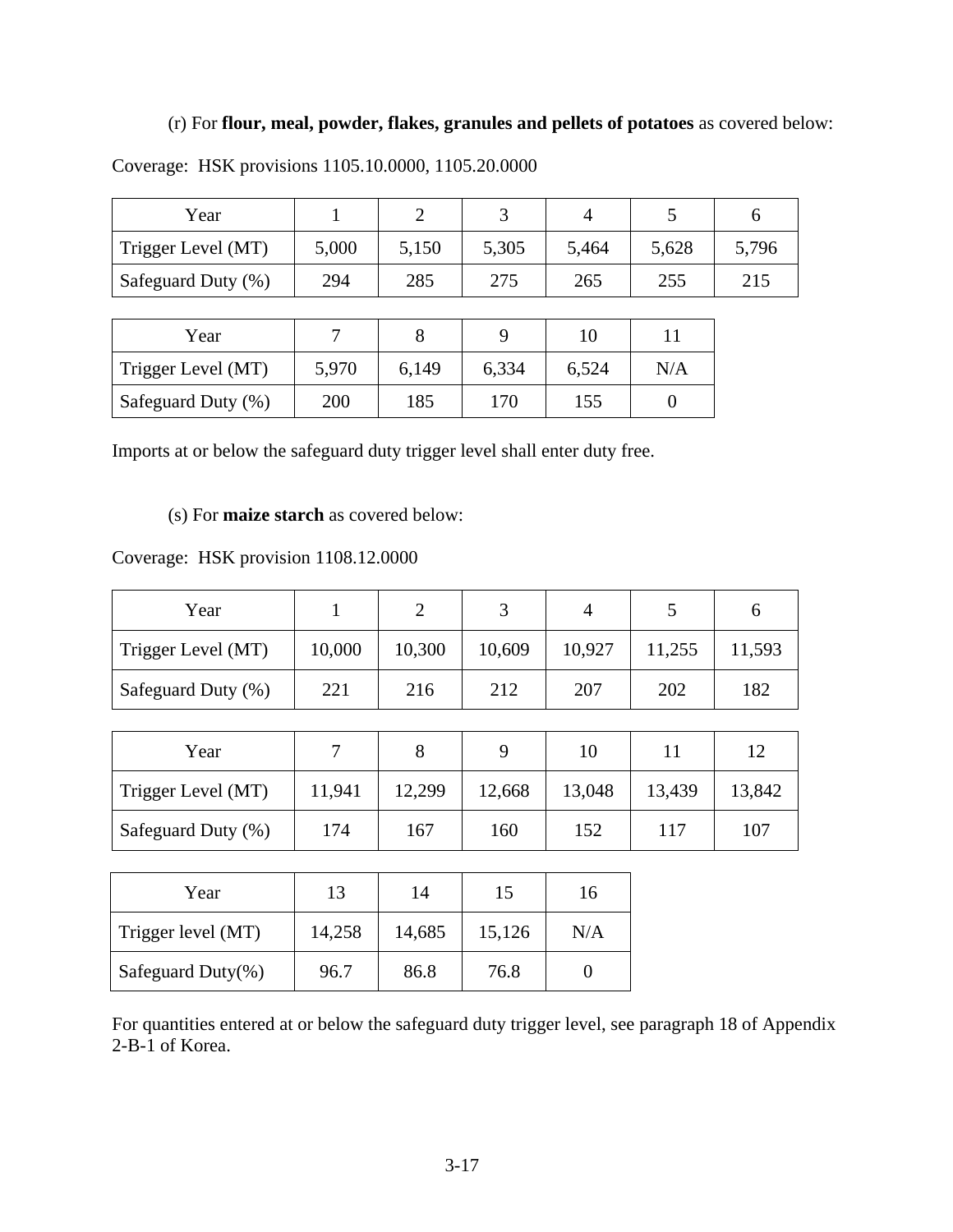# (t) For **potato starch** as covered below:

# Coverage: HSK provision 1108.13.0000

| Year                                            | 1   | $\overline{2}$ | 3   | $\overline{4}$ | 5   | 6   |
|-------------------------------------------------|-----|----------------|-----|----------------|-----|-----|
| Trigger Level (MT)                              | 239 | 299            | 359 | 418            | 478 | 502 |
| Duty-free quantity within<br>trigger level (MT) | 0.5 | 1.0            | 1.5 | 2.0            | 2.5 | 3.0 |
| Safeguard Duty (%)                              | 445 | 436            | 426 | 416            | 406 | 366 |
|                                                 |     |                |     |                |     |     |
| Year                                            | 7   | 8              | 9   | 10             | 11  | 12  |
| Trigger Level (MT)                              | 526 | 550            | 574 | 598            | 621 | 645 |
| Duty-free quantity within<br>trigger level (MT) | 3.5 | 4.0            | 4.5 | 5.0            | 5.5 | 6.0 |
| Safeguard Duty (%)                              | 351 | 336            | 321 | 306            | 235 | 215 |
|                                                 |     |                |     |                |     |     |
| Year                                            | 13  | 14             | 15  | 16             |     |     |
| Trigger level (MT)                              | 669 | 693            | 717 | N/A            |     |     |
| Duty-free quantity within<br>trigger level (MT) | 6.5 | 7.0            | 7.5 | N/A            |     |     |

Safeguard Duty (%) | 195 | 175 | 155 | 0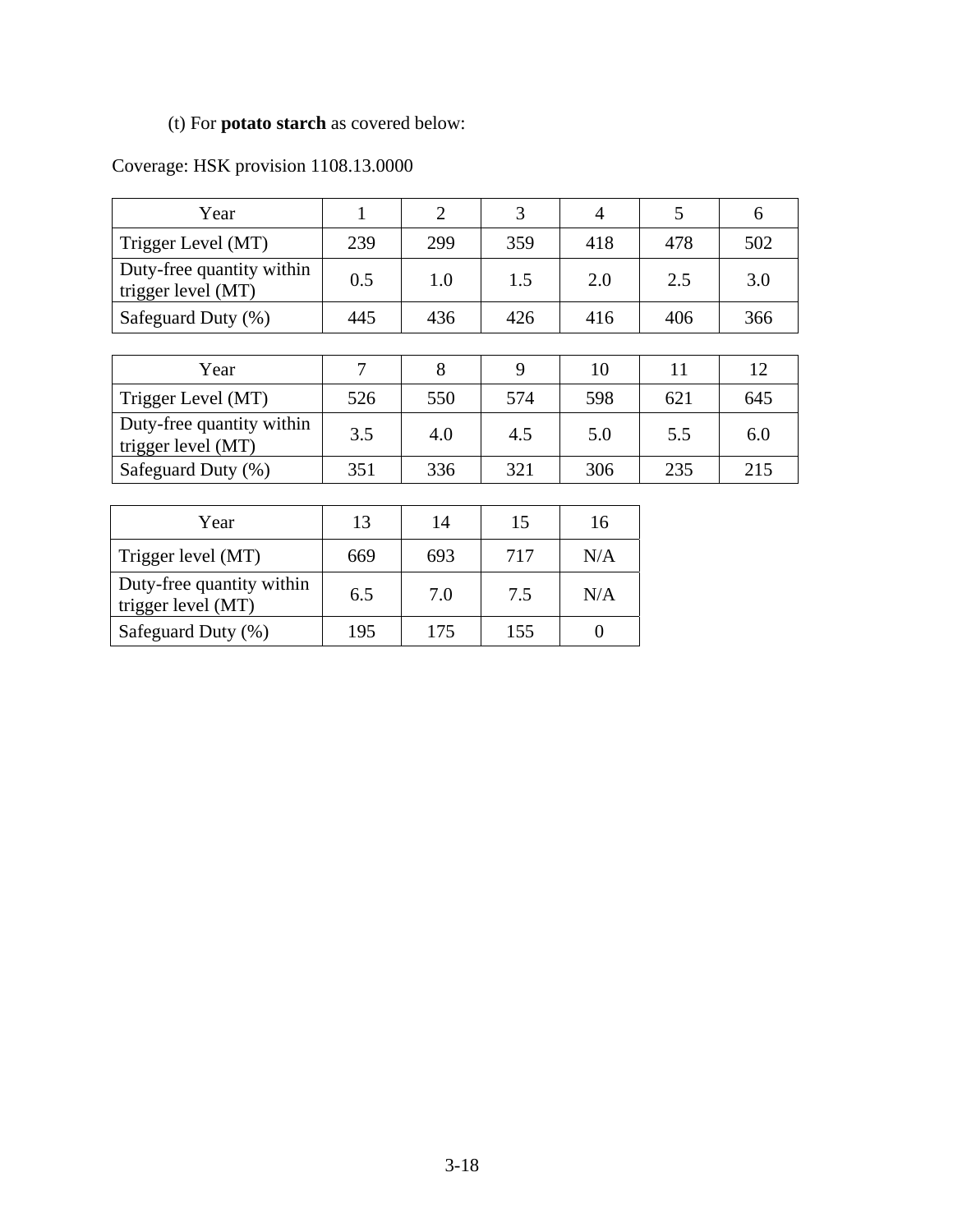# (u) For **manioc starch** as covered below:

# Coverage: HSK provision 1108.14.0000

| Year                                            | 1              | $\overline{2}$ | 3     | $\overline{4}$ | 5     | 6     |
|-------------------------------------------------|----------------|----------------|-------|----------------|-------|-------|
| Trigger level (MT)                              | 433            | 541            | 650   | 758            | 866   | 909   |
| Duty-free quantity within<br>trigger level (MT) | 0.5            | 1.0            | 1.5   | 2.0            | 2.5   | 3.0   |
| Safeguard Duty (%)                              | 445            | 436            | 426   | 416            | 406   | 366   |
|                                                 |                |                |       |                |       |       |
| Year                                            | $\overline{7}$ | 8              | 9     | 10             | 11    | 12    |
| Trigger level (MT)                              | 953            | 996            | 1,039 | 1,083          | 1,126 | 1,169 |
| Duty-free quantity within<br>trigger level (MT) | 3.5            | 4.0            | 4.5   | 5.0            | 5.5   | 6.0   |
| Safeguard Duty (%)                              | 351            | 336            | 321   | 306            | 235   | 215   |
|                                                 |                |                |       |                |       |       |
| Year                                            | 13             | 14             | 15    | 16             |       |       |
| Trigger level (MT)                              | 1,212          | 1,256          | 1,299 | N/A            |       |       |

Duty-free quantity within  $\begin{vmatrix} 6.5 & 7.0 & 7.5 \end{vmatrix}$  N/A

Safeguard Duty (%) 195 175 155 0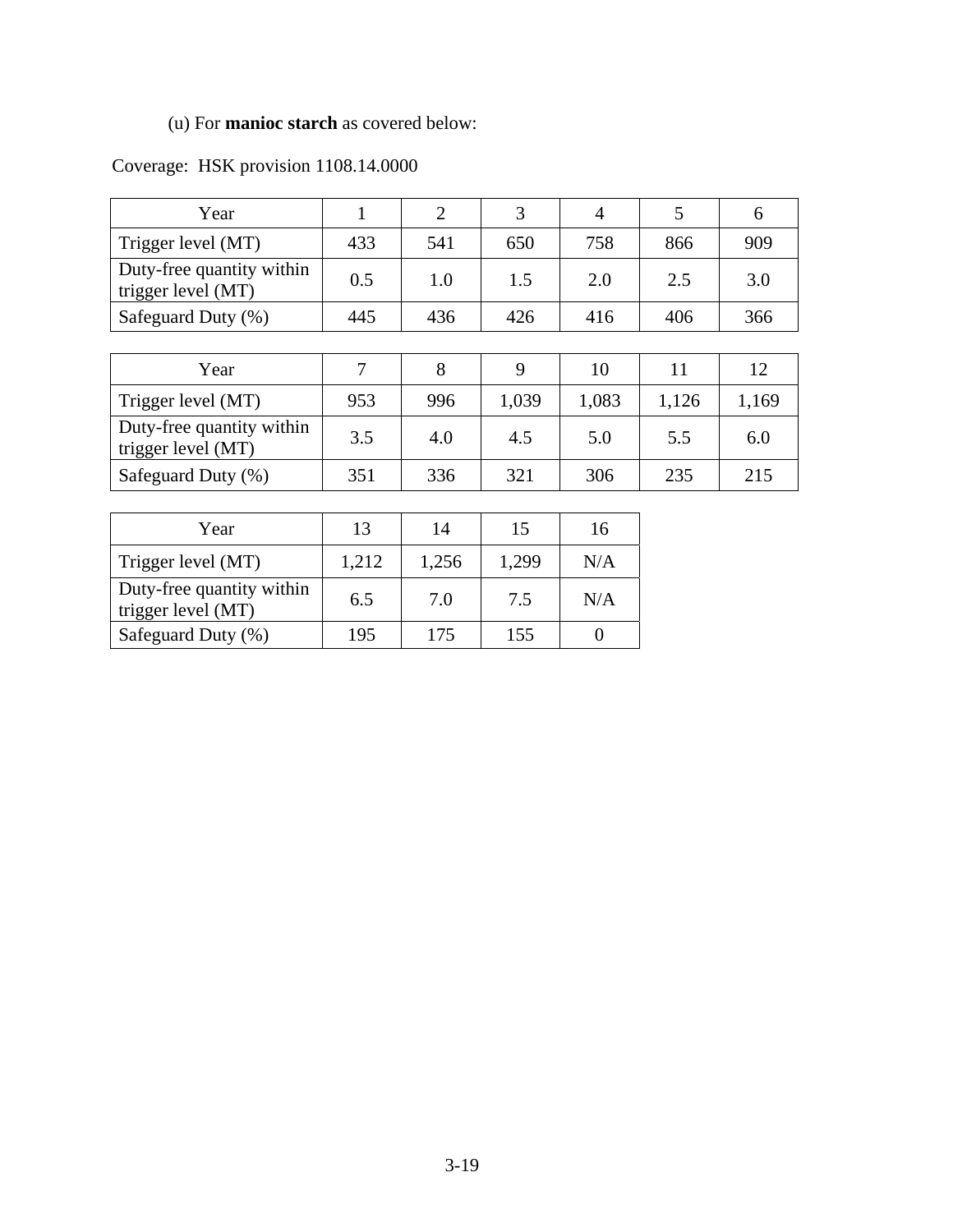# (v) For **sweet potato starch** as listed in this Schedule:

## Coverage: HSK provision 1108.19.1000

| Year                                            |     | 2   |     | 4   |     | 6   |     | 8   |
|-------------------------------------------------|-----|-----|-----|-----|-----|-----|-----|-----|
| Trigger level (MT)                              | 202 | 253 | 303 | 354 | 404 | 424 | 444 | 465 |
| Duty-free quantity<br>within trigger level (MT) | 0.5 | 1.0 |     | 2.0 | 2.5 | 3.0 | 3.5 | 4.0 |
| Safeguard Duty (%)                              | 236 | 231 | 226 | 221 | 215 | 194 | 186 | 178 |

| Year                                            | 9   | 10  |     | 12  | 13  | 14   |      | 16  |
|-------------------------------------------------|-----|-----|-----|-----|-----|------|------|-----|
| Trigger level (MT)                              | 485 | 505 | 525 | 545 | 566 | 586  | 606  | N/A |
| Duty-free quantity<br>within trigger level (MT) | 4.5 | 5.0 | 5.5 | 6.0 | 6.5 | 7.0  | 7.5  |     |
| Safeguard Duty (%)                              | 170 | 162 | 124 | 114 | 103 | 92.6 | 82.0 |     |

(w) For **other starch** as covered below:

Coverage: HSK provision 1108.19.9000

| Year                                            | 1    | $\overline{2}$ | 3    | $\overline{4}$ | 5   | 6   | $\overline{7}$ | 8              |
|-------------------------------------------------|------|----------------|------|----------------|-----|-----|----------------|----------------|
| Trigger level (MT)                              | 53.0 | 66.3           | 79.5 | 92.8           | 106 | 111 | 117            | 122            |
| Duty-free quantity within<br>trigger level (MT) | 0.5  | 1.0            | 1.5  | 2.0            | 2.5 | 3.0 | 3.5            | 4.0            |
| Safeguard Duty (%)                              | 783  | 766            | 749  | 732            | 715 | 643 | 617            | 591            |
|                                                 |      |                |      |                |     |     |                |                |
| Year                                            | 9    | 10             | 11   | 12             | 13  | 14  | 15             | 16             |
| Trigger level (MT)                              | 127  | 133            | 138  | 143            | 148 | 154 | 159            | N/A            |
| Duty-free quantity within<br>trigger level (MT) | 4.5  | 5.0            | 5.5  | 6.0            | 6.5 | 7.0 | 7.5            |                |
| Safeguard Duty (%)                              | 565  | 539            | 413  | 378            | 343 | 307 | 272            | $\overline{0}$ |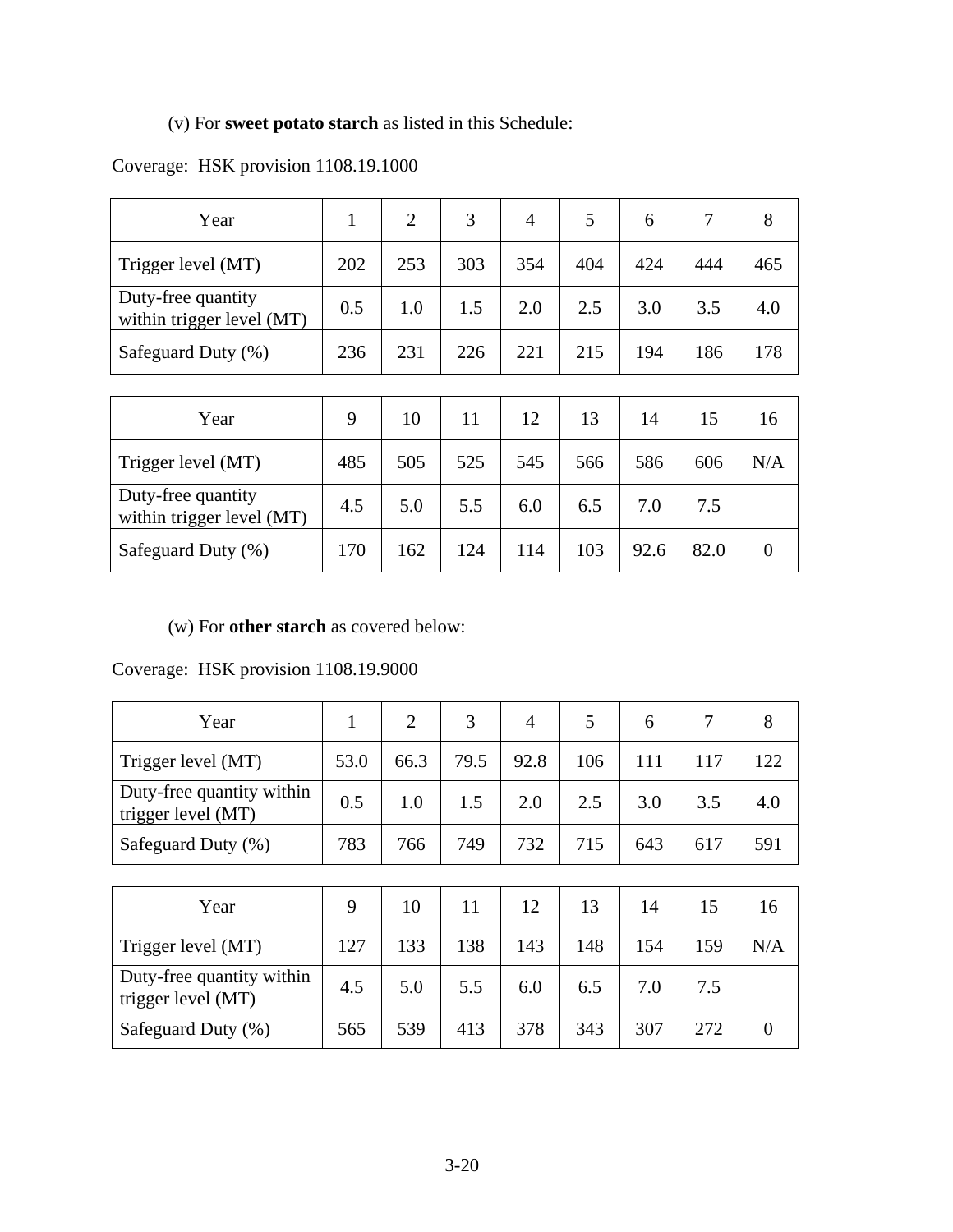# (x) For **ground nuts** as covered below:

| Year               |            | 2     | 3     | $\overline{4}$ | 5     | 6     |
|--------------------|------------|-------|-------|----------------|-------|-------|
| Trigger Level (MT) | 140        | 150   | 160   | 170            | 180   | 190   |
| Safeguard Duty (%) | 230.5      | 230.5 | 230.5 | 230.5          | 230.5 | 230.5 |
|                    |            |       |       |                |       |       |
| Year               |            | 8     | 9     | 10             | 11    | 12    |
| Trigger Level (MT) | <b>200</b> | 211   | 221   | 231            | 241   | 251   |
| Safeguard Duty (%) | 230.5      | 230.5 | 230.5 | 230.5          | 230.5 | 230.5 |

# Coverage: HSK provisions 1202.10.0000, 1202.20.0000

| Year               | 13    | 14    | 15    | 16-18 | 19  |
|--------------------|-------|-------|-------|-------|-----|
| Trigger Level (MT) | 261   | 271   | 281   | 281   | N/A |
| Safeguard Duty (%) | 230.5 | 230.5 | 230.5 | 173   |     |

(y) For **sesame seeds** as covered below:

Coverage: HSK provision 1207.40.0000

| Year               |       |       |       |       |       |       |
|--------------------|-------|-------|-------|-------|-------|-------|
| Trigger Level (MT) | 3,561 | 3,815 | 4,070 | 4,324 | 4,578 | 4,832 |
| Safeguard Duty (%) | 630   | 630   | 630   | 630   | 630   | 630   |

| Year               |       |       |       |       |       |       |
|--------------------|-------|-------|-------|-------|-------|-------|
| Trigger Level (MT) | 5,087 | 5,341 | 5,595 | 5,850 | 6,104 | 6,358 |
| Safeguard Duty (%) | 630   | 630   | 630   | 630   | 630   | 630   |

| Year               | 13    | 14    |       | $16 - 18$ | 19  |
|--------------------|-------|-------|-------|-----------|-----|
| Trigger Level (MT) | 6,612 | 6,867 | 7,121 | 7,121     | N/A |
| Safeguard Duty (%) | 630   | 630   | 630   | 473       |     |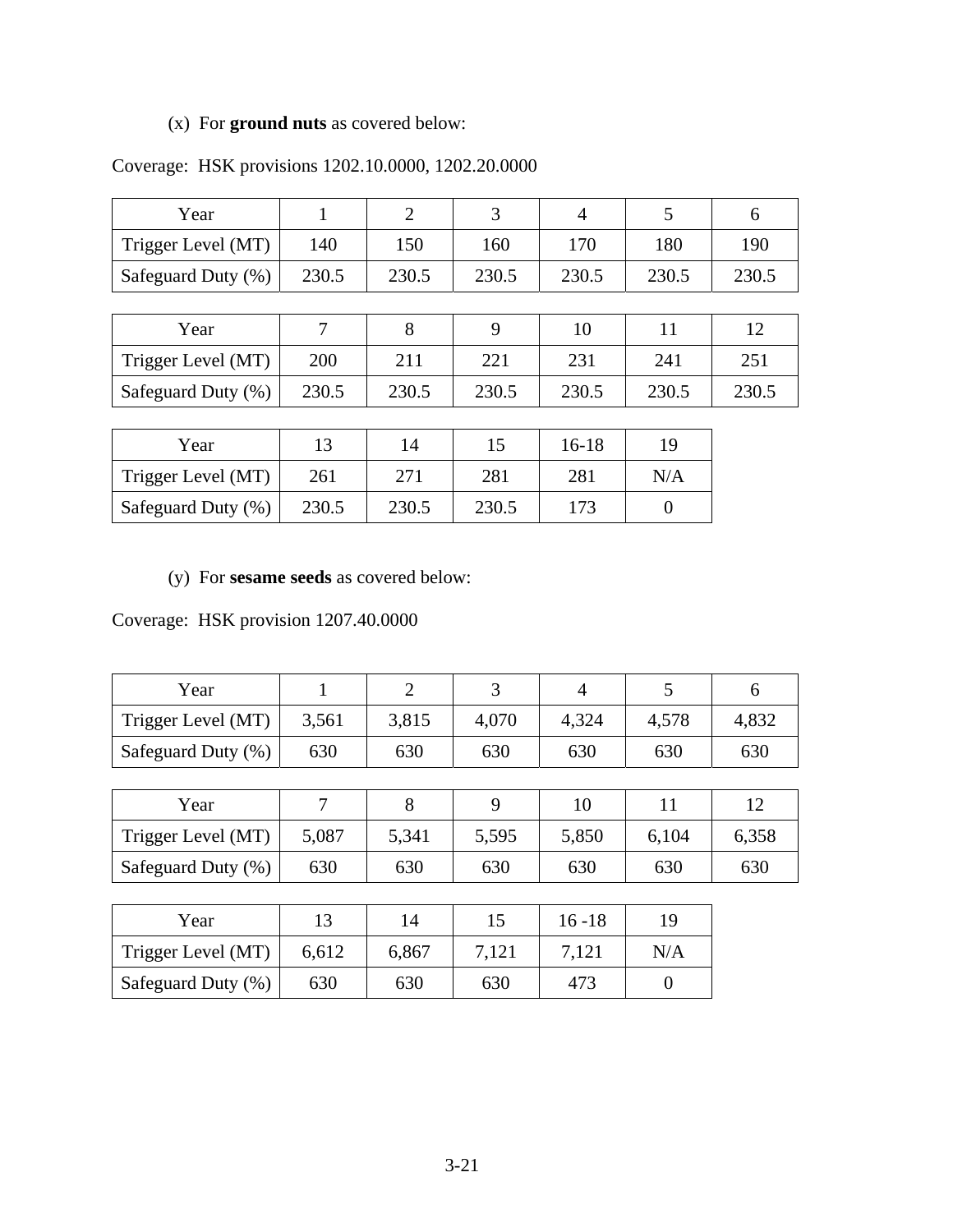(z) For **ginseng** as covered below:

Coverage: HSK provisions

- Group 1: 1211.20.1100, 1211.20.1210, 1211.20.1220, 1211.20.1240 - Group 2: 1211.20.1310, 1211.20.1320, 1211.20.1330 - Group 3: 1211.20.2210, 1211.20.2220, 1211.20.2290, 1211.20.9100, 1211.20.9200, 1211.20.9900, 1302.19.1210, 1302.19.1220, 1302.19.1290

| Year                     | $\mathbf{1}$ | 2     | 3     | $\overline{4}$ | 5     | 6     | $\overline{7}$ |
|--------------------------|--------------|-------|-------|----------------|-------|-------|----------------|
| Trigger<br>Level (MT)    | 62           | 64.4  | 66.8  | 69.2           | 71.6  | 74.1  | 76.5           |
| Safeguard<br>Duty $(\%)$ |              |       |       |                |       |       |                |
| Group 1                  | 222.8        | 222.8 | 222.8 | 222.8          | 222.8 | 222.8 | 222.8          |
| Group 2                  | 754.3        | 754.3 | 754.3 | 754.3          | 754.3 | 754.3 | 754.3          |
| Group 3                  | 754.3        | 754.3 | 754.3 | 754.3          | 754.3 | 754.3 | 754.3          |

| Year                     | 8     | 9     | 10    | 11    | 12    | 13    | 14    |
|--------------------------|-------|-------|-------|-------|-------|-------|-------|
| Trigger<br>Level $(MT)$  | 78.9  | 81.3  | 83.7  | 86.1  | 88.5  | 90.9  | 93.4  |
| Safeguard<br>Duty $(\%)$ |       |       |       |       |       |       |       |
| Group 1                  | 222.8 | 222.8 | 222.8 | 222.8 | 222.8 | 222.8 | 222.8 |
| Group 2                  | 754.3 | 754.3 | 754.3 | 754.3 | 754.3 | 754.3 | 754.3 |
| Group 3                  | 754.3 | 754.3 | 754.3 | 754.3 | 754.3 | 754.3 | 754.3 |

| Year                      | 15    | 16   | 17  | 18  | $19 - 20$      | 21             |
|---------------------------|-------|------|-----|-----|----------------|----------------|
| Trigger<br>Level (MT)     | 95.8  | 98.2 | 101 | 103 | 103            | N/A            |
| Safeguard<br>Duty $(\% )$ |       |      |     |     |                |                |
| Group 1                   | 222.8 | 173  | 170 | 167 | 167            | 0              |
| Group 2                   | 754.3 | 587  | 576 | 566 | 566            | $\overline{0}$ |
| Group 3                   | 754.3 | 566  | 566 | 566 | $\overline{0}$ | 0              |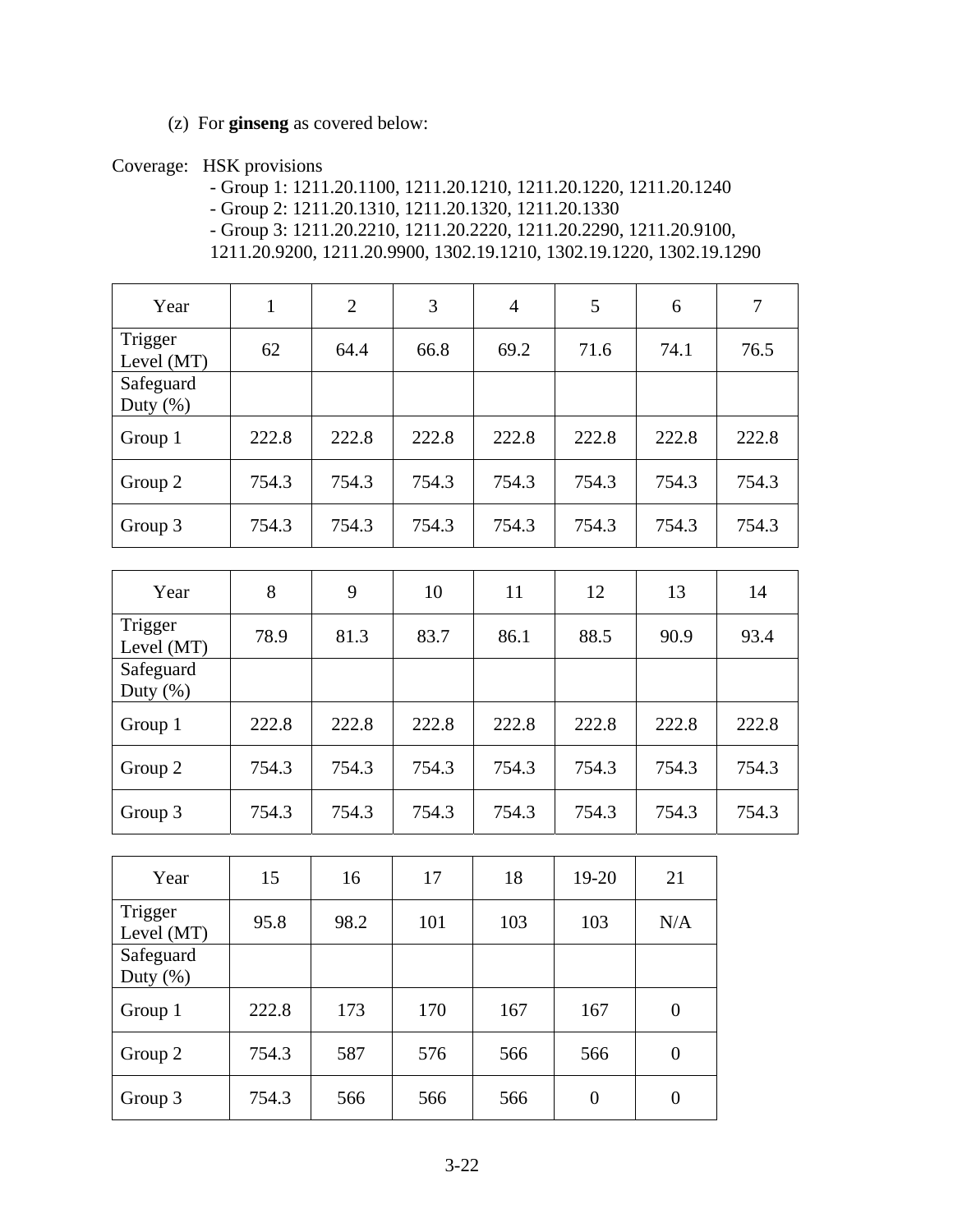# (aa) For **sesame seed oil** as covered below:

| Year               |      | $\overline{2}$ | 3    | 4    | 5    | 6    |
|--------------------|------|----------------|------|------|------|------|
| Trigger Level (MT) | 30.0 | 32.2           | 34.4 | 36.6 | 38.9 | 41.1 |
| Safeguard Duty (%) | 630  | 630            | 630  | 630  | 630  | 630  |
|                    |      |                |      |      |      |      |
| Year               | 7    | 8              | 9    | 10   | 11   | 12   |
| Trigger Level (MT) | 43.3 | 45.5           | 47.7 | 49.9 | 52.1 | 54.4 |
| Safeguard Duty (%) | 630  | 630            | 630  | 630  | 630  | 630  |

## Coverage: HSK provision 1515.50.0000

| Year               | 13   | 14   |      | $16 - 18$ | 19  |
|--------------------|------|------|------|-----------|-----|
| Trigger Level (MT) | 56.6 | 58.8 | 61.0 | 61.0      | N/A |
| Safeguard Duty (%) | 630  | 630  | 630  | 473       |     |

(bb) For **sugar** as covered below:

Coverage: HSK provisions 1701.91.0000, 1701.99.0000

| Year               | 1     | $\overline{2}$ | 3     | 4     | 5     | 6     | 7        |
|--------------------|-------|----------------|-------|-------|-------|-------|----------|
| Trigger Level (MT) | 833   | 858            | 884   | 910   | 938   | 966   | 995      |
| Safeguard Duty (%) | 50    | 50             | 50    | 50    | 50    | 50    | 50       |
|                    |       |                |       |       |       |       |          |
| Year               | 8     | 9              | 10    | 11    | 12    | 13    | 14       |
| Trigger Level (MT) | 1,025 | 1,055          | 1,087 | 1,120 | 1,153 | 1,188 | 1,223    |
| Safeguard Duty (%) | 50    | 50             | 50    | 50    | 50    | 50    | 50       |
|                    |       |                |       |       |       |       |          |
| Year               | 15    | 16             | 17    | 18    | 19    | 20    | 21       |
| Trigger Level (MT) | 1,260 | 1,298          | 1,337 | 1,377 | 1,418 | 1,461 | N/A      |
| Safeguard Duty (%) | 50    | 37.5           | 37.5  | 37.5  | 37.5  | 37.5  | $\theta$ |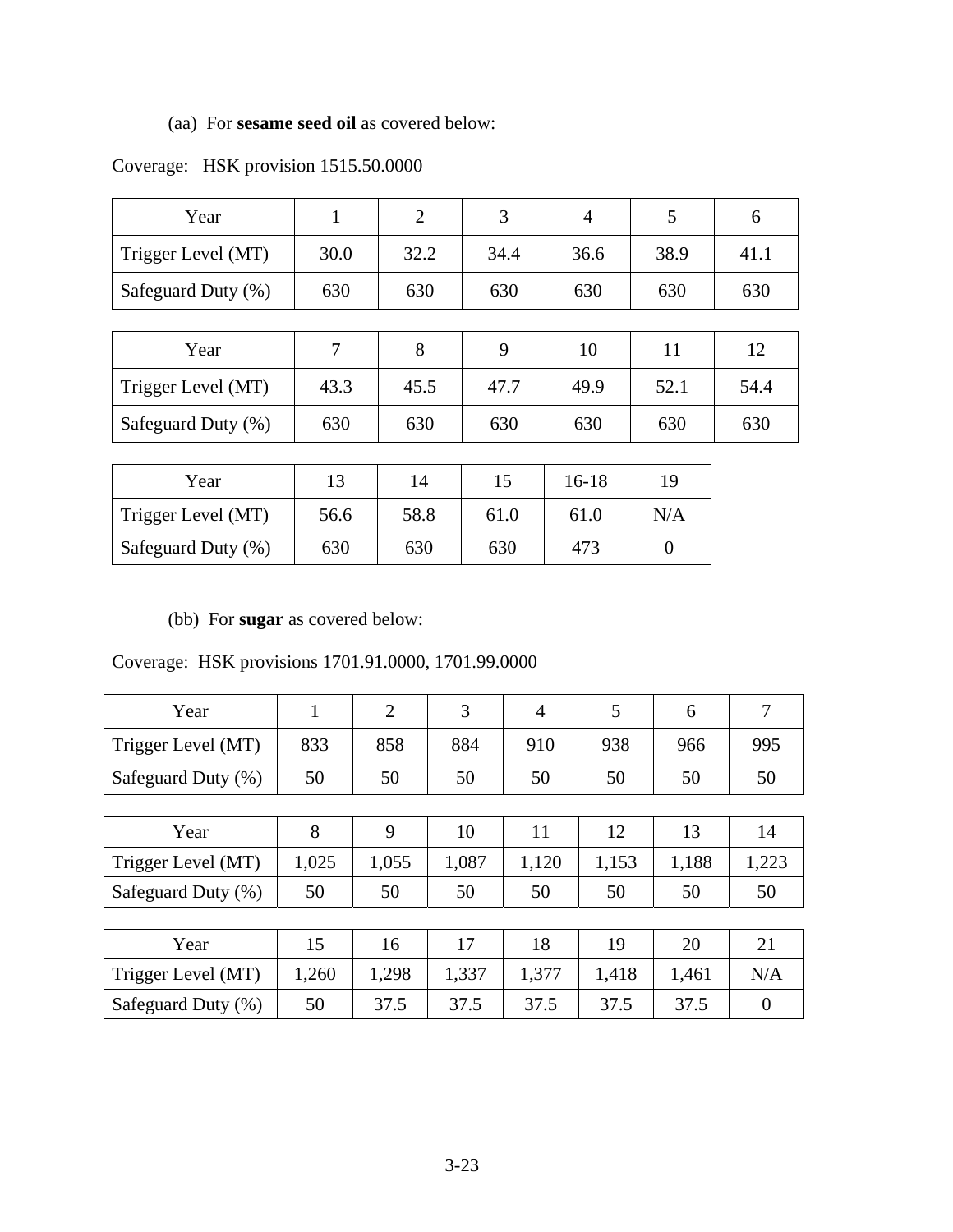#### (cc) For **alcohol** as covered below:

#### Coverage: HSK provision 2207.10.9010

| Year                                                | 1   | $\overline{2}$ | 3   | $\overline{4}$ | 5   | 6   |
|-----------------------------------------------------|-----|----------------|-----|----------------|-----|-----|
| Main Safeguard Trigger<br>Level (MT)                | 236 | 295            | 354 | 413            | 472 | 496 |
| <b>Intermediate Safeguard</b><br>Trigger Level (MT) | 118 | 184            | 266 | 361            | N/A |     |
| Main Safeguard Duty (%)                             | 264 | 258            | 253 | 247            | 241 | 217 |
| <b>Intermediate Safeguard</b><br>Duty $(\%)$        | 55  | 40             | 25  | 15             | N/A |     |
|                                                     |     |                |     |                |     |     |
| Year                                                | 7   | 8              | 9   | 10             | 11  | 12  |
| Main Safeguard Trigger<br>Level (MT)                | 519 | 543            | 566 | 590            | 614 | 637 |
| Main Safeguard Duty (%)                             | 208 | 199            | 191 | 182            | 139 | 127 |
|                                                     |     |                |     |                |     |     |
| Year                                                | 13  | 14             | 15  | 16             |     |     |
| Main Safeguard Trigger<br>Level (MT)                | 661 | 684            | 708 | N/A            |     |     |

For greater certainty, for years one through four, all quantities entered at or below the Intermediate Safeguard Trigger Level shall enter duty free and all quantities entered above the Intermediate Safeguard Trigger Level and at or below the Main Safeguard Trigger Level shall enter at the Intermediate Safeguard duty listed in the table above. Beginning with year five, all quantities entered at or below the Main Safeguard Trigger Level shall enter duty free. In any year, all quantities entered above the Main Safeguard Trigger Level shall enter at the Main Safeguard duty listed in the table above.

Main Safeguard Duty (%) | 116 | 104 | 91.8 | 0